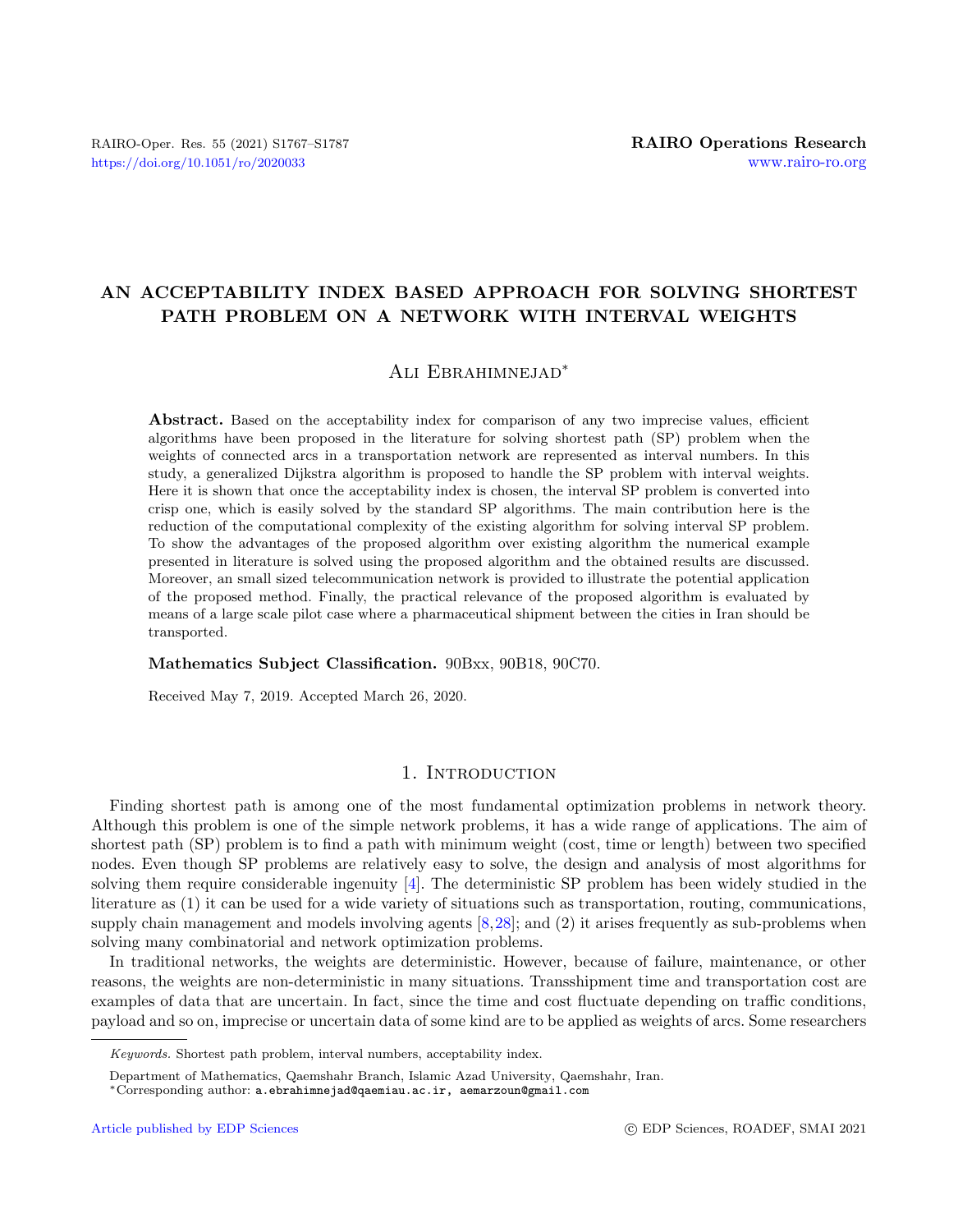#### S1768 A. EBRAHIMNEJAD

believed that these non-deterministic phenomena conform to interval numbers, so they introduced interval theory into network optimization problems and used interval variables to describe the non-deterministic weights.

The problem of finding the shortest path in a network with interval weights is known as the interval SP problem which was analyzed by Nayeem and Pal [\[46\]](#page-19-1). They solved this problem by considering the acceptance index introduced by Sengupta and Pal [\[55\]](#page-20-0) for comparing the interval weights of paths. In this paper, it is motivated to develop a simplified algorithm for solving the interval SP problems. Hereafter the existing algorithm and the proposed algorithm are named Nayeem–Pal algorithm and SP-IW (shortest path with interval weights) algorithm, respectively.

Since the SP problem is essentially a minimum cost network flow problem, using existing interval minimum cost network flow problem techniques [\[24,](#page-19-2)[25,](#page-19-3)[29,](#page-19-4)[54\]](#page-20-1) is a straightforward approach to the interval one. However, its frequent occurrence in practice and the specialized, more efficient procedures that can be developed for handling this problem provide a strong case for considering them separately.

Generally speaking, one main issue that needs to be solved when applying the interval SP algorithms is the ranking and comparison of interval numbers. To solve this problem, in this paper a simplified new algorithm is presented when the weights in a transportation network are represented as interval numbers. It is shown that the interval SP problem can be solved simply by solving an equivalent crisp one.

This rest of the paper is organized as follows. The relevant stochastic, fuzzy and interval SP problems literature are reviewed in Section [2.](#page-1-0) In Section [3,](#page-3-0) some necessary concepts and backgrounds on interval arithmetic are given. In Section [4,](#page-5-0) first the Nayeem–Pal algorithm for solving interval SP problem is stated and then SP-IW algorithm is presented to find the interval path with lowest weights. In Section [5,](#page-9-0) two examples are given to demonstrate the SP-IW algorithm. In Section [6,](#page-15-0) the practical relevance of the SP-IW algorithm is evaluated by means of a case study for transportation of a pharmaceutical shipment in Iran. Finally, our conclusions and future research directions are presented in Section [7.](#page-16-0)

#### 2. Literature review

<span id="page-1-0"></span>Shortest path problem with uncertainty weights is one of the important research topics from both theoretical and practical aspects. Several researchers have contributed significantly in this area of research. In this section a comprehensive literature review on solving SP problem with uncertain data is presented.

Fuzzy and stochastic approaches are frequently used to describe and treat imprecise and uncertain weights in SP problem. Such approaches have received little attention although the deterministic version of the problem has been studied extensively.

The probabilistic analysis is the most widely used method for characterizing uncertainty arc weights in SP problem. As we know, Croucher [\[13\]](#page-18-2) is the first to develop an algorithm for solving a "shortest route" network problem in order to find the path which yields the shortest expected distance through the network. Sigal et al. [\[58\]](#page-20-2) introduces the concept of a path optimality index as a performance measure for selecting a path in stochastic networks. They define the path optimality index as the probability a given path is shorter than all other paths. Kamburowski [\[36\]](#page-19-5) proposes an optimality index for choosing the shortest route in an acyclic stochastic network. He associates a random variable given by a known probability distribution with each arc and assumes all random variable are independent. Polychronopoulos and Tsitliklis [\[53\]](#page-20-3) uses dynamic algorithms for solving SP problem defined on a network with random costs. They assume that information on cost values is accumulated as network is being traversed. Murthy and Sarkar [\[44\]](#page-19-6) consider a form of the stochastic SP problem where the optimal path is given by maximizing the concave and quadratic expected utility. The principal contribution of that paper is the development of a relaxation based pruning technique which is incorporated into a label setting procedure. Also, Murthy and Sarkar [\[45\]](#page-19-7) consider a stochastic SP problem where the lengths are independent random variables following a normal distribution. Alexopoulos [\[5\]](#page-18-3) gives methods based on an iterative partition of the network state space for computing measures related to shortest paths in networks with discrete random lengths. These measures are included the probability that there exists a path with length not exceeding a specified value and the probability that a given path is shortest. Cheung [\[10\]](#page-18-4) considers a routing policy that forms a dynamic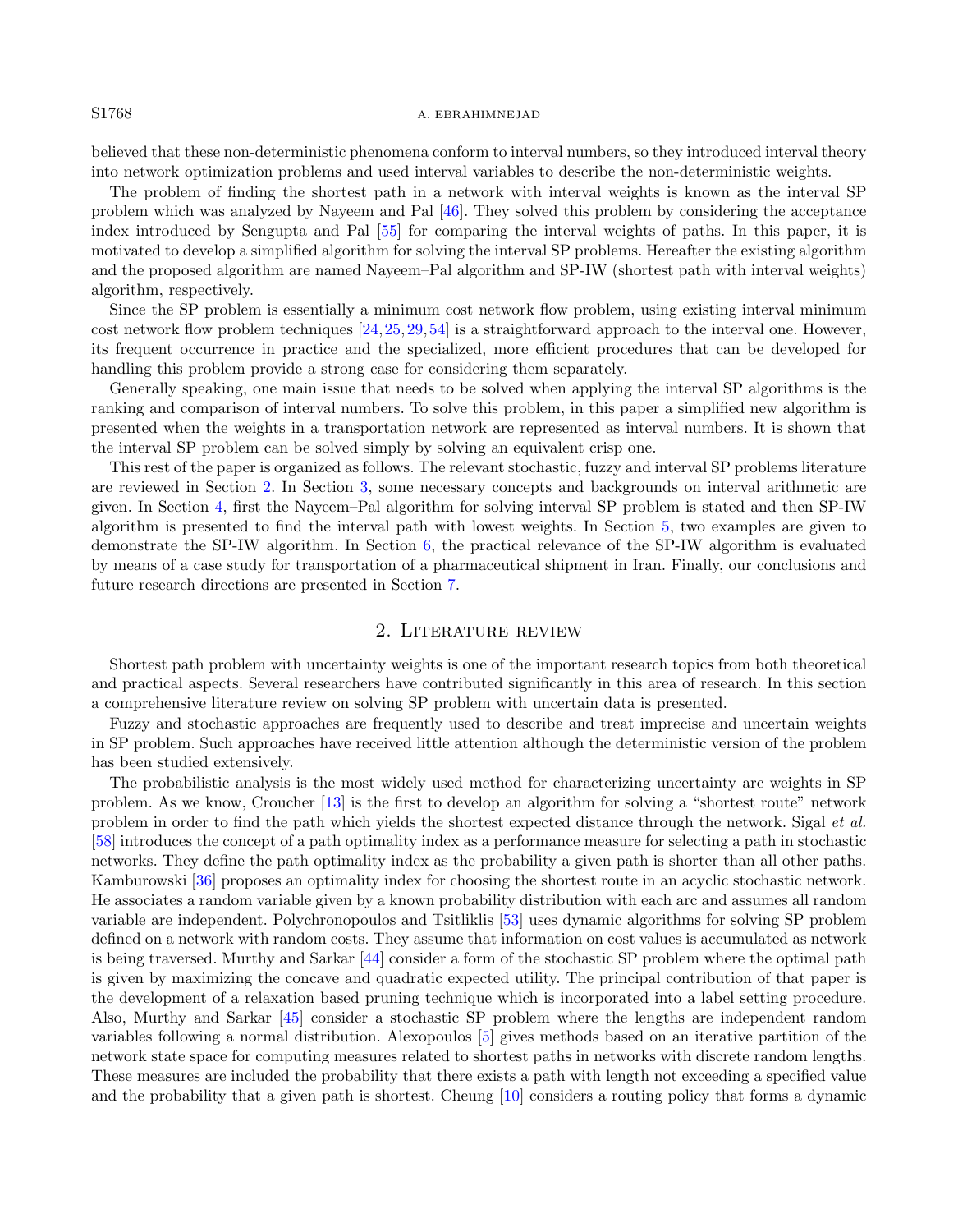shortest path in a network with independent, positive and discrete random costs. He proposes an approach, which mimics the classical label-correcting approach, to compute the expected path cost. Bander and White [\[6\]](#page-18-5) present a best-first heuristic search approach for determining an optimal policy for a stochastic SP problem. Ji [\[34\]](#page-19-8) solves the SP problem with stochastic length. According to different decision criteria, he originally proposes the concepts of expected shortest path,  $\alpha$ -shortest path and the most shortest path, and presents three new types of models: expected value model, chance-constrained programming and dependent-chance programming. Then he develops a hybrid intelligent algorithm integrating stochastic simulation and genetic algorithm in order to solve these models. Nikolova et al. [\[47\]](#page-19-9) considers the problem of finding SP in a network with independent randomly distributed lengths. Beigy and Meybodi [\[7\]](#page-18-6) first introduce a network of learning automata called as distributed learning automata and then propose some iterative algorithms for solving stochastic SP problem. Their algorithms use distributed learning automata to find a policy that determines a path from a source node to a destination node with minimal expected cost (length). Peer and Sharma [\[52\]](#page-20-4) present a new methodology for computing shortest expected lengths in incomplete stochastic networks by utilizing linear programming. Ohtsubo [\[48\]](#page-19-10) considers a stochastic SP problem with associative criteria in which for each node of a graph a probability distribution is chosen over the set of successor nodes so as to reach a given target node optimally. Hutson and Shier [\[33\]](#page-19-11) studies the problem of finding a path in the context of stochastic networks that combines the mean and variance of its length. Horoba [\[32\]](#page-19-12) consider ant colony optimization for stochastic SP problems where weights are subject to noise that reflects delays and uncertainty. Yu and Bertsekas [\[60\]](#page-20-5) consider a totally asynchronous stochastic approximation algorithm, Q-learning, for solving finite space stochastic SP problems, which are undiscounted, total cost Markov decision processes with an absorbing and cost-free state.

Guo et al. [\[27\]](#page-19-13) propose hierarchical structured learning automata to determine the SP from source to destination when a stochastic network is given, whose weights are dynamically changed and the probability distribution of the constantly changing lengths is unknown beforehand. Guillot and Stauffer [\[26\]](#page-19-14) extend Dijkstra's algorithm for the stochastic SP problem in finite state and action spaces. Zhang et al. [\[62\]](#page-20-6) study the issue of border security in terms of resource allocation, and formed the problem as stochastic SP network interdiction models. Ahmadi et al. [\[3\]](#page-18-7) propose genetic algorithm to deal with the stochastic SP problem under probable weather conditions. Sever et al. [\[57\]](#page-20-7) study a dynamic SP problem with travel time-dependent stochastic disruptions and proposed a hybrid approximate dynamic programming with a deterministic look ahead policy and value function approximation in order to deal with the complexity of the problem.

Similarly, fuzzy theory can be used to uncertainty analysis with imprecise weights in SP problem. As we know, Dubois and Prade [\[17\]](#page-18-8) are the first to analyze the fuzzy SP (FSP) problem and to consider extensions of the classic Floyd and Ford–Moore–Bellman (FMB) algorithms that return distances without an associated path. Klein [\[37\]](#page-19-15) introduces new models based on fuzzy shortest paths and also proposes a general algorithm based on dynamic programming to solve the new models. In addition the SFP algorithms are analyzed in terms of sub-modular functions in that paper. Lin and Chern [\[40\]](#page-19-16) consider the case that the weights are fuzzy numbers and propose an algorithm for finding the single most vital arc in a network as being that whose removal from the path results in an increase in cost. Li et al. [\[39\]](#page-19-17) propose the neural networks for solving SP problems. Okada and Super [\[51\]](#page-19-18) concentrate on the SP problem in a network with fuzzy weights. Then they propose an algorithm to obtain all Pareto Optimal paths from the specified node to every other node by introducing a concept of Pareto Optimal path based on an order relation between fuzzy numbers. Following the idea of finding a fuzzy set solution, Okada [\[49\]](#page-19-19) presents an algorithm to determine the degree of possibility for each arc on the shortest path. Chuang and Kung [\[11\]](#page-18-9) propose a heuristic procedure to find the FSP length among all possible paths in a network. Chuang and Kung [\[12\]](#page-18-10) propose a new algorithm that gives the FSP length and the corresponding shortest path in a discrete FSP problem. Hernandes et al. [\[31\]](#page-19-20) consider a generic algorithm for solving FSP problem that can be implemented using any fuzzy numbers ranking index chosen by the decision-maker. Ji et al. [\[35\]](#page-19-21) introduce three types of models for FSP problem based on the concepts of expected shortest path, α-shortest path and the most shortest path in fuzzy environment. They also propose a hybrid intelligent algorithm integrating simulation and genetic algorithm in order to solve these models. Gao [\[23\]](#page-19-22) proves that there exists an equivalence relation between the  $\alpha$ -shortest path of an uncertain network and the shortest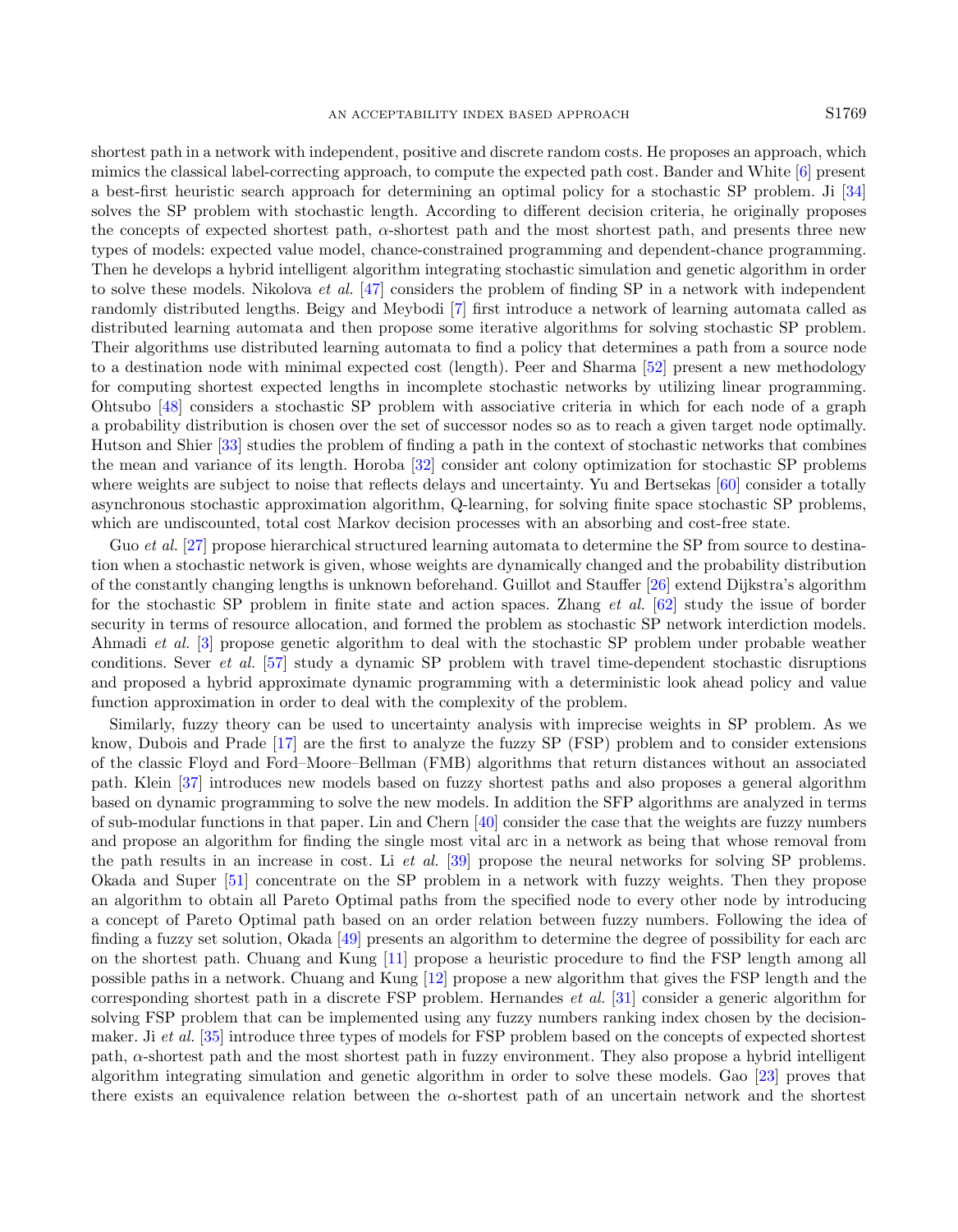#### S1770 A. EBRAHIMNEJAD

path of the corresponding deterministic network. Kumar and Kaur [\[38\]](#page-19-23) present a new algorithm for solving SP problem on a network with imprecise weights. Deng et al. [\[14\]](#page-18-11) propose a method to find the shortest path under fuzzy lengths based on the graded mean integration representation of fuzzy numbers. Dou et al. [\[16\]](#page-18-12) apply an approach to select the SP in multi-constrained network using multi-criteria decision method based on vague similarity measure. Mahdavi *et al.* [\[41\]](#page-19-24) propose a dynamic programming approach to solve the fuzzy shortest chain problem using a suitable ranking method. Tajdin et al. [\[59\]](#page-20-8) design an algorithm for computing the SP in a network having various types of fuzzy lengths. Moreover, Hassanzadeh et al. [\[30\]](#page-19-25) present a genetic algorithm for finding the SP in the network due to the complexity of the addition of various fuzzy numbers for larger problems. Ebrahimnejad et al. [\[18,](#page-19-26) [19\]](#page-19-27) use particle swarm optimization algorithm and artificial bee colony algorithm to approximate the SP on a network with different types of fuzzy numbers. Dey et al. [\[15\]](#page-18-13) propose an algorithmic approach based on genetic algorithm for solving SP problem in a fuzzy network involving type-2 fuzzy weights. Eshaghnezhad et al. [\[22\]](#page-19-28) uses the KKT optimality conditions to propose an artificial neural network model as a high-performance tool to provide the solution of FSP problem. Motameni and Ebrahimnejad [\[43\]](#page-19-29) formulate a constrained SP problem in a directed network where the weights represented by cost and time are intuitionistic trapezoidal fuzzy numbers and then develop an approach for solving the resulting problem. Mani *et al.* [\[42\]](#page-19-30) propose an algorithm for finding shortest path and shortest weight on a hesitancy fuzzy network. Zero et al. [\[61\]](#page-20-9) propose two approaches for the bi-objective SP problem by introducing fuzzy logic to model the risk exposure in solving hazmat routing selection problem. Enayattabar et al.  $[20]$  formulate the SP problem in an interval-valued Pythagorean fuzzy environment and developed the traditional Dijkstra algorithm to find the cost of intervalvalued Pythagorean fuzzy SP. Enayattabar et al. [\[21\]](#page-19-32) investigate a generalized kind of the SP problem under interval-valued fuzzy environment namely all pairs shortest path (APSP) problem. Broumi et al. [\[9\]](#page-18-14) consider SP problem through Bellman's algorithm for a network using interval-valued neutrosophic numbers and propose a novel algorithm to obtain the neutrosophic shortest path between each pair of nodes. Abbaszadeh Sori et al. [\[1\]](#page-18-15) propose elite artificial bees colony algorithm to solve robot fuzzy constrained shortest route problem. Moreover, Abbaszadeh Sori et al. [\[2\]](#page-18-16) propose a fuzzy inference approach for solving multi objective constrained SP.

However, in literature in stochastic optimization, parameters are assumed to be with known probability distributions and in the works of fuzzy optimization, fuzzy parameters are assumed to have known membership functions. But, it is not always possible for a decision maker to determine the probability distribution or membership function in an inexact environment. At least in some of the cases, the use of interval coefficients may serve the purpose better. Okada and Gen [\[50\]](#page-19-33) discuss the problem of finding the shortest paths from a fixed origin to a specified node in a network with interval weights. Sengupta and Pal [\[56\]](#page-20-10) define a solution procedure for a SP problem in which the network arcs are represented as interval numbers. They generalize the Dijkstra's algorithm to incorporate interval parameters as data and considered fuzzy preference ordering of intervals from pessimistic and optimistic decision maker's point of view. Nayeem and Pal [\[46\]](#page-19-1) propose an algorithm based on the acceptance index introduced by Sengupta and Pal [\[55\]](#page-20-0). Their algorithm gives a single interval shortest path or a guideline for choosing the best interval shortest path according to the decision maker's viewpoint. However one key issue need to be addressed in that algorithm is how to compare the distance between two different paths with interval weights. Here it is shown that once the acceptability index is chosen, the interval SP problem is converted into crisp one, which is easily solved by the standard SP algorithms.

# 3. Preliminaries

<span id="page-3-0"></span>In this section, some necessary definitions, additions of interval numbers and comparison methods of such numbers are recalled which will be used in the rest of paper [\[46\]](#page-19-1).

### 3.1. Interval numbers

Definition 3.1. An interval number is defined as follows

$$
A = [a_L, a_R] = \{t \mid a_L \le t \le a_R\}
$$
\n(3.1)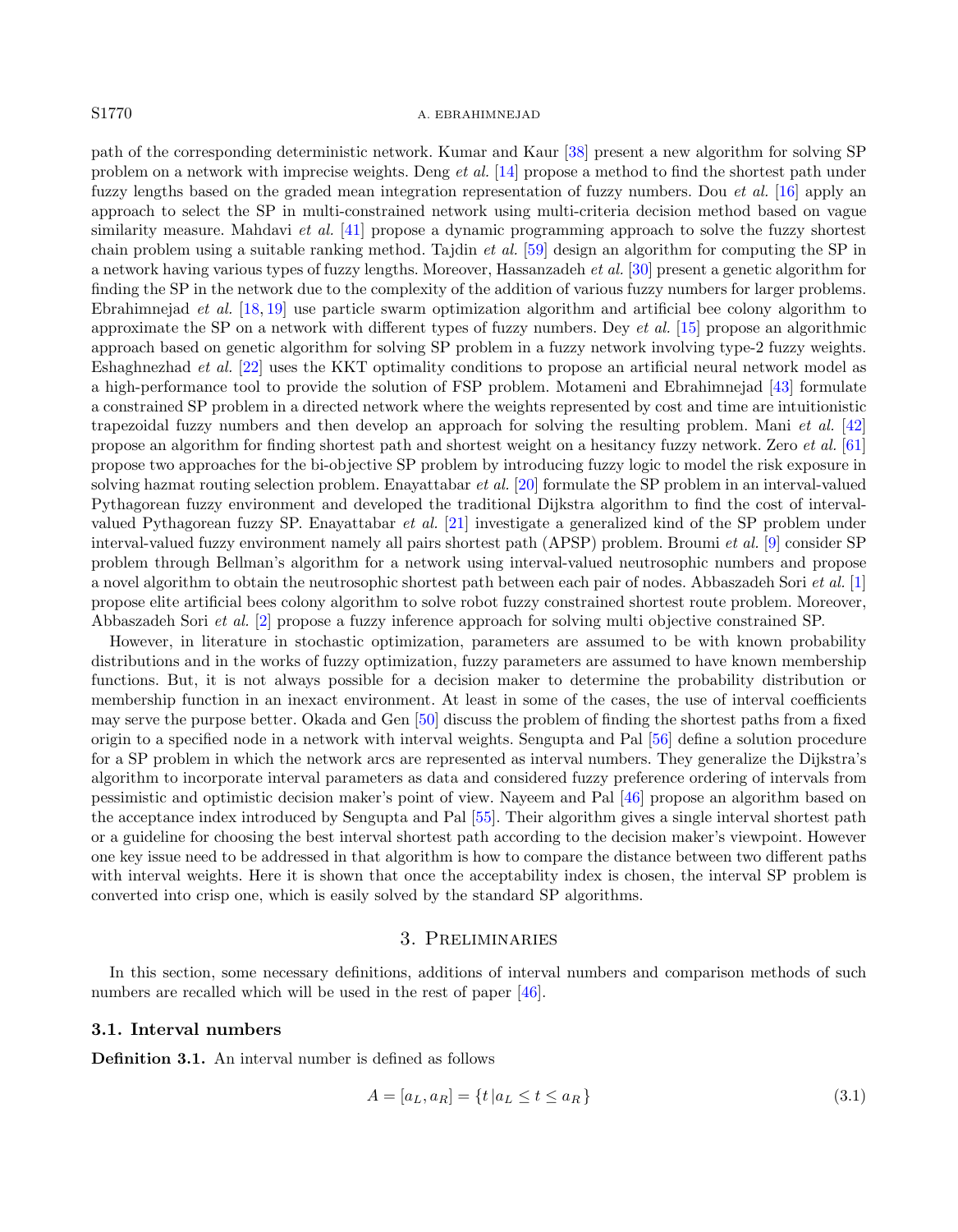where  $a_L$  and  $a_R$  are the real numbers called the left end point and the right end point of the interval number A.

In alternative notation, an interval number can be defined in terms of midpoint and width as follows

$$
A = \langle m(A), w(A) \rangle = \{ t | m(A) - w(A) \le t \le m(A) + w(A) \}
$$
\n(3.2)

where  $m(A) = \frac{a_L + a_R}{2}$  and  $w(A) = \frac{a_R - a_L}{2}$  are the mid-point and half-width or, width (henceforth referred to as width) of the interval number A, respectively.

**Example 3.2.** Let  $A = [a_L, a_R] = [20, 24]$  and  $B = [b_L, b_R] = [30, 36]$ . Then these interval numbers in terms of midpoint and width are represented as  $A = \langle m(A), w(A) \rangle = \langle 22, 2 \rangle$  and  $B = \langle m(B), w(B) \rangle = \langle 33, 3 \rangle$ , respectively.

**Definition 3.3.** Two interval numbers  $A = \langle m(A), w(A) \rangle$  and  $B = \langle m(B), w(B) \rangle$  are said to be nondominating if  $m(A) = m(B)$  and  $w(A) \neq w(B)$ .

**Example 3.4.** Let  $A = \langle m(A), w(A) \rangle = \langle 22, 2 \rangle$  and  $B = \langle m(B), w(B) \rangle = \langle 22, 3 \rangle$ . Then these two interval numbers are non-dominated since  $m(A) = m(B) = 22$  and  $w(A) = 2 \neq w(B) = 3$ .

**Definition 3.5.** The addition of two interval numbers  $A = [a_L, a_R]$  and  $B = [b_L, b_R]$  is given by

<span id="page-4-2"></span>
$$
A \oplus B = [a_L + b_L, a_R + b_R]. \tag{3.3}
$$

**Example 3.6.** Let  $A = [a_L, a_R] = [20, 24]$  and  $B = [b_L, b_R] = [30, 36]$ . Then  $A \oplus B = [50, 60]$ .

Alternately, in mean-width notations, if  $A = \langle m(A), w(A) \rangle$  and  $B = \langle m(B), w(B) \rangle$  then,

$$
A \oplus B = \langle m(A) + m(B), w(A) + w(B) \rangle.
$$
\n(3.4)

**Example 3.7.** Let  $A = \langle m(A), w(A) \rangle = \langle 22, 2 \rangle$  and  $B = \langle m(B), w(B) \rangle = \langle 33, 3 \rangle$ . Then  $A \oplus B = \langle 55, 5 \rangle$ .

Comparison between two interval numbers is very important in interval arithmetic. Sengupta and Pal [\[55\]](#page-20-0) define an acceptability index  $(A\text{-index})$  for comparing the values of any two interval numbers. The  $A\text{-index}$ defines how much higher one interval is than another in terms of the interpreter's level of satisfaction. Nayeem and Pal [\[46\]](#page-19-1) use this index for solving shortest path problem.

**Definition 3.8.** The  $\mathcal{A}$ -index to proposition "A is inferior to B" is defined as follows:

<span id="page-4-0"></span>
$$
\mathcal{A}(A \prec B) = \frac{m(B) - m(A)}{w(A) + w(B)}.\tag{3.5}
$$

In connection with this acceptability index, Nayeem and Pal [\[46\]](#page-19-1) define the total dominance and partial dominance of two interval numbers  $A = \langle m(A), w(A) \rangle$  and  $B = \langle m(B), w(B) \rangle$  one over another as follow:

**Definition 3.9.** If  $A(A \prec B) > 1$  then, A is said to be totally dominating over B in the sense of minimization and B is said to be totally dominating over A in the sense of maximization. This concept is denoted by  $A \prec B$ , *i.e.*,  $\min\{A, B\} = B$ .

<span id="page-4-1"></span>**Definition 3.10.** If  $0 < A(A \prec B) < 1$  then, A is said to be partially dominating over B in the sense of minimization and  $B$  is said to be partially dominating over  $A$  in the sense of maximization. This concept is denoted by  $A \prec_P B$ , *i.e.*, min $\{A, B\} = A$ .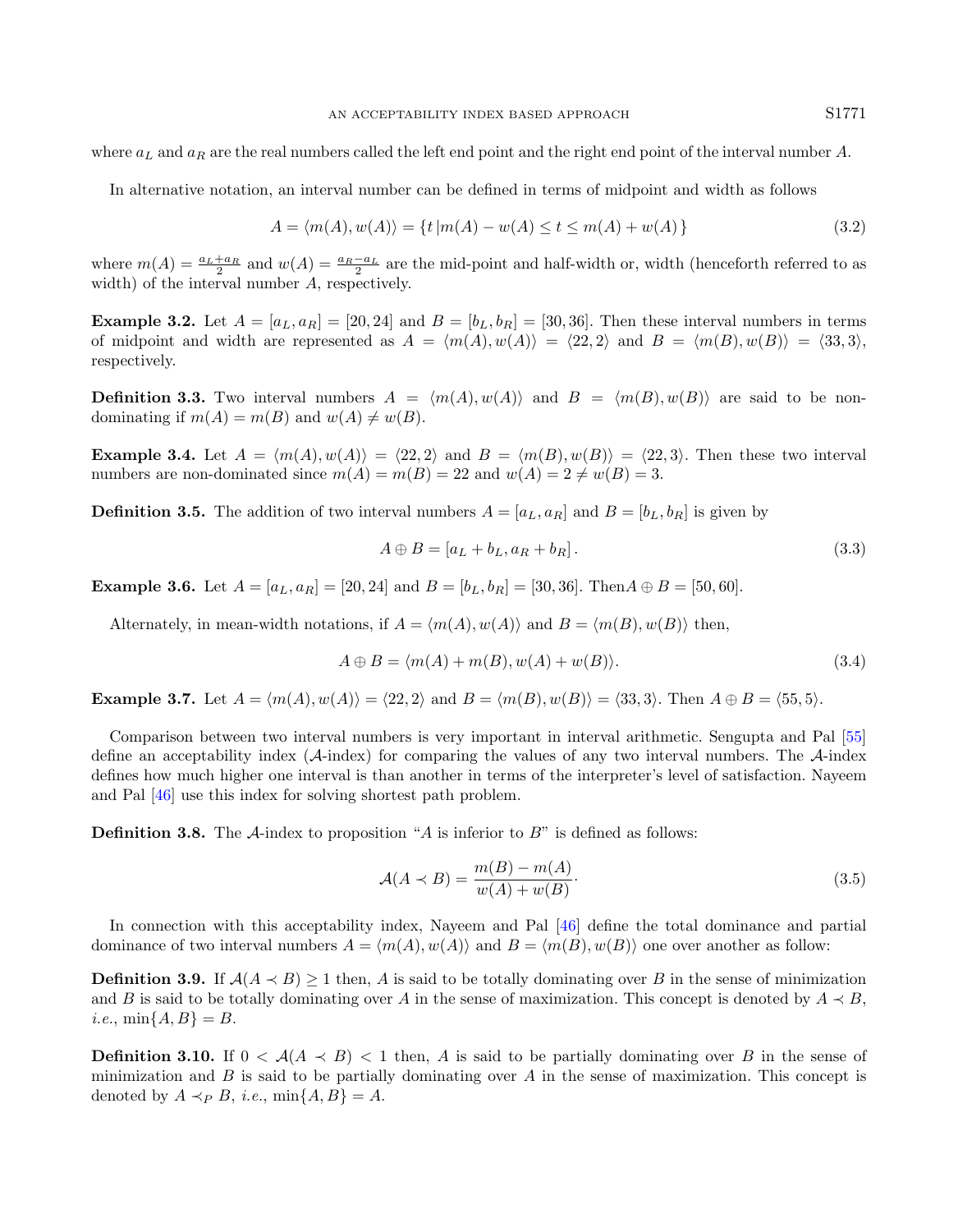#### S1772 A. EBRAHIMNEJAD

But when,  $A(A \prec B) = 0$ , i.e.,  $m(B) - m(A) = 0$  then it is not possible to get an order relation from the above cases. Then it may emphasize on the widths of the interval numbers A and B.

If  $w(A) < w(B)$  then the left end point of A is less than that of B and on finding a minimum distance, there is a chance that the distance may lie on  $A$ . But at the same time, since the right end point of  $A$  is greater than that of  $B$ , if one prefers  $A$  to  $B$  in minimization then in worst case, he may be looser than one who prefers  $B$  to  $A$ . Thus in such a situation an optimistic decision-maker would prefer  $A$  to  $B$  whereas a pessimistic decision-maker would do the converse.

**Example 3.11.** Let  $A = \langle m(A), w(A) \rangle = \langle 22, 2 \rangle$  and  $B = \langle m(B), w(B) \rangle = \langle 33, 3 \rangle$ . Then  $A(A \prec B) = \frac{33-22}{5}$  $\frac{11}{5}$  = 2.2 > 1. So regarding Definition [3.9](#page-4-0) in minimization, A is totally dominating over B.

**Example 3.12.** Let  $A = \langle m(A), w(A) \rangle = \langle 22, 2 \rangle$  and  $B = \langle m(B), w(B) \rangle = \langle 26, 3 \rangle$ . Then  $A(A \prec B) = \frac{26-22}{5}$  $\frac{4}{5} = 0.8 < 1$ . So regarding Definition [3.10](#page-4-1) in minimization, A is partially dominating over B.

**Example 3.13.** Let  $A = \langle m(A), w(A) \rangle = \langle 22, 3 \rangle$  and  $B = \langle m(B), w(B) \rangle = \langle 22, 3 \rangle$ . Then  $m(A) = m(B) = 22$ and  $w(A) = w(B) = 3$ . So an optimistic decision-maker would prefer A to B whereas a pessimistic decisionmaker would do the converse.

### 4. Interval shortest path problem

<span id="page-5-0"></span>In this section, first the Nayeem–Pal algorithm is described for finding the imprecise length of shortest path between different nodes and then SP-IW algorithm is explored for the same problem.

#### 4.1. The Nayeem–Pal algorithm

Consider a connected network  $G = (N, E)$ , where N is the set of nodes  $(|N| = r)$  and E is the set of arcs. Each arc is denoted by an ordered pair  $(i, j)$ , where  $i, j \in E$ . The network has two distinguished nodes 1 and t, called the source node and the destination node, respectively. It is supposed that there is only one arc  $(i, j)$ from node i to node j. A path  $p_{ij}$  from node i to node j is a sequence of arcs  $p_{ij} = \{(i, i_1), (i, i_2), \ldots, (i_k, j)\}$ in which the initial node of each arc is same as the terminal node of preceding arc in the sequence. The length (weight) of a path is defined as the sum of the lengths (weights) of arcs in the path. A shortest path problem is to determine for every node  $i \in N - \{1\}$ , a shortest length path from source node 1 to node i.

The problem of finding the shortest path form source node to every other node in a network with interval weights is called interval SP problem. Let  $C_{ij} = [c_{ij,L}, c_{ij,R}]$  denotes an interval number associated with the arc  $(i, j)$  corresponding to the length necessary to traverse  $(i, j)$  from node i to node j. In this case, the mathematical model of the interval shortest path problem is formulated as follows:

$$
\min \sum_{i=1}^{m} \sum_{j=1}^{m} [c_{ij,L}, c_{ij,R}] x_{ij} = \left[ \sum_{i=1}^{m} \sum_{j=1}^{m} c_{ij,L} x_{ij}, \sum_{i=1}^{m} \sum_{j=1}^{m} c_{ij,R} x_{ij} \right]
$$
  
s.t.  

$$
\sum_{j=1}^{m} x_{ij} - \sum_{k=1}^{m} x_{ki} = \begin{cases} 1, & i = 1 \\ 0, & i \neq 1, m \\ -1, & i = m \end{cases}
$$
  
 $x_{ij} \ge 0, i, j = 1, 2, ..., m.$ 

The variable  $x_{ij}$  is the decision variable of the arc  $(i, j)$ . Its takes is one if the arc  $(i, j)$  is a part of the shortest path in the solution of the problem. Otherwise, its value is zero.

Define

$$
D_{ij} = \begin{cases} [0,0], & i = j, \\ [\infty,\infty], & (i,j) \notin V, \\ [c_{ij,L},c_{ij,R}], & (i,j) \in V. \end{cases}
$$
(4.1)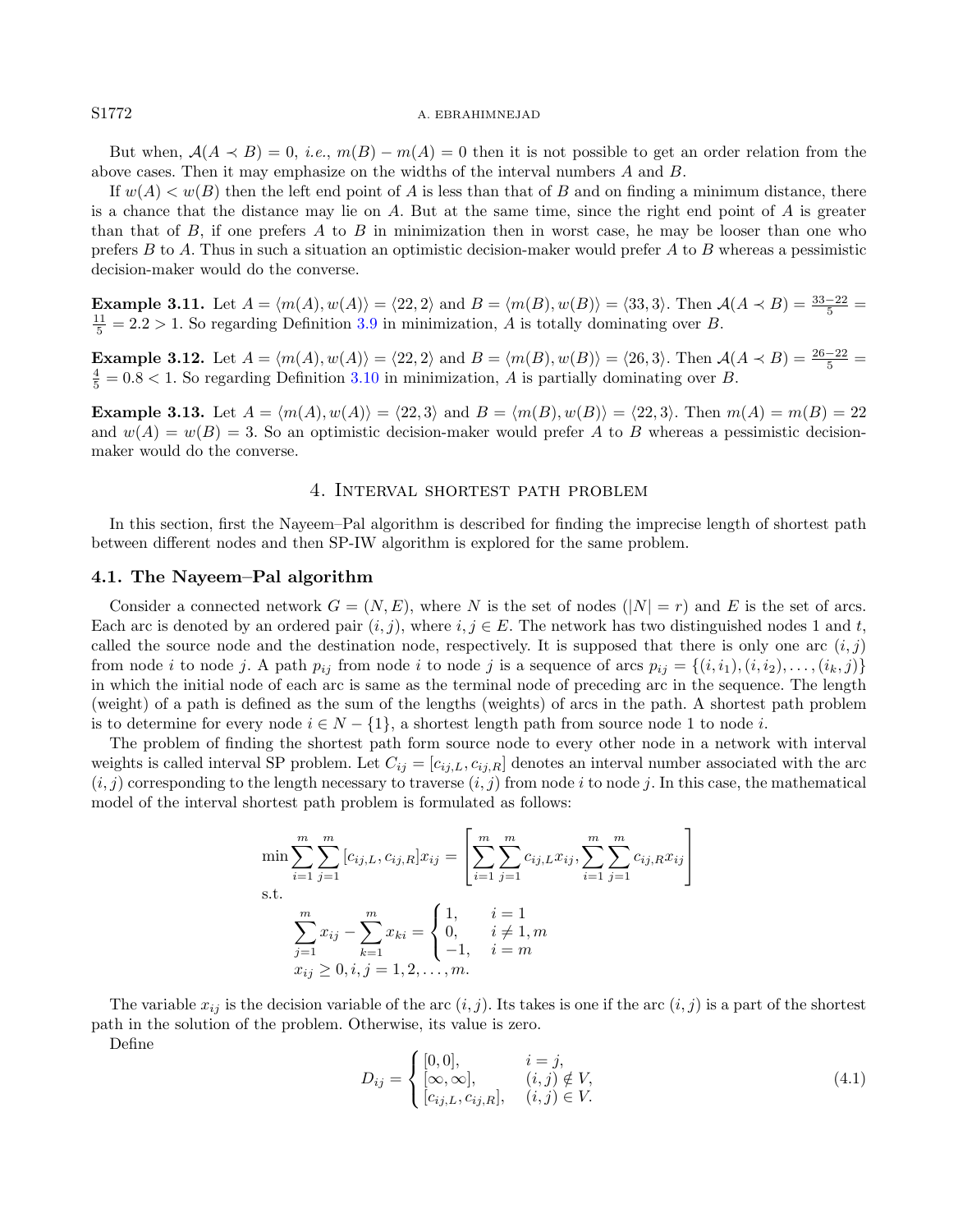Nayeem and Pal [\[46\]](#page-19-1) develop an algorithm based on Dijkstra's (1959) algorithm with the concept of multilabelling process. At every step, the temporary label of a node is obtained as a single number or more than one with same mean. Then the minimum among the temporary labels is determined and it is called as permanent label. In the case of multiple labels of a node as permanent label, then the method is proceeded for other remaining nodes by taking each of the non-dominating multiple labels. Finally, the permanent label of the node is the length of the shortest paths from the source node to that node. This algorithm is named Nayeem–Pal algorithm.

The general steps of the Nayeem–Pal algorithm to find the interval shortest distances from the source node 1 to all other nodes are as follows:

**Step 1:** Set the permanent label of node 1 as  $(0, 0)$  and temporary label of every other node as  $\langle \infty, 0 \rangle$ . Denote  $q$ th Permanent label of node i, kth Temporary Label of the node i and the last node got permanent label by  $PL_q(i)$ ,  $TL_k(i)$  and LN, respectively. Set  $q := 0$ ,  $PL_q(1) := \langle 0, 0 \rangle$ , LN = 1,  $k := 0$  and  $N^* := \{1\}$ ,  $TL_k(j) = \langle \infty, 0 \rangle$  for all  $j \in N - N^*$ .

Step 2: while  $N \neq N^*$  do

Step 2.1: for  $j \in N - N^*$  do

$$
\langle m(L_j), w(L_j) \rangle := \langle m(D_{LNj}), w(D_{LNj}) \rangle \oplus PL_q(LN)
$$

If  $\langle m(L_i), w(L_j) \rangle$  and  $TL_k(j)$  are non-dominating then  $TL_{k+1}(j) = \langle m(L_i), w(L_j) \rangle$ ;

Else, based on the acceptability index find the minimum between  $TL_k(i)$  and

 $\langle m(D_{LNj}), w(D_{LNj}) \rangle \oplus PL_q(LN)$ . Let  $TL_k(j) = \min \{TL_k(j), \langle m(L_j), w(L_j) \rangle\}.$ 

- **Step 2.2:** If  $TL_q(i)$  totally dominating or partially dominating over all other temporary labels of all other nodes of  $N - N^*$  then,  $LN := i$ ,  $PL_q(LN) := TL_q(i)$ ,  $N^* := N^* \cup \{i\}$  and  $q := q + 1$ .
- **Step 2.3:** But if there are more than one temporary label (say, r non-dominating temporary labels) of the node i then, we split-up the process into r branches and do the Step 2.2 for each of the r branches and then continue.
- **Step 3:** The permanent labels  $PL_k(j)$  of the node j are the final shortest distances from the node 1 to the node j for all  $j \in N$ , where k represents the number of possible interval shortest distances from source node 1 to j with same mean but different widths.

In Nayyem–Pal algorithm all arithmetic operations are performed on interval numbers. In addition interval numbers are compared in all iterations of this algorithm. In the following section, it is shown that the same solution of the interval shortest path problem can be found with the help of crisp shortest path problem. Hence, all arithmetic operations are done on real numbers instead of interval numbers.

# 4.2. The SP-IW algorithm

In this subsection, a simplified approach is presented for solving the interval SP problem. It is demonstrated that once the acceptability index is chosen, the interval SP problem is converted into crisp one, which is easily solved by the standard SP algorithms.

<span id="page-6-0"></span>Applying Definitions [3.9](#page-4-0) and [3.10](#page-4-1) in the Sengupta and Pal acceptability index, in order to compassion of two interval numbers  $A = \langle m(A), w(A) \rangle$  and  $B = \langle m(B), w(B) \rangle$  the following result is obtained.

**Lemma 4.1.** For two not non-dominating interval numbers  $A = \langle m(A), w(A) \rangle$  and  $B = \langle m(B), w(B) \rangle$ ,  $A \prec B$ or  $A \prec_{p} B$  if and only if  $m(A) < m(B)$ .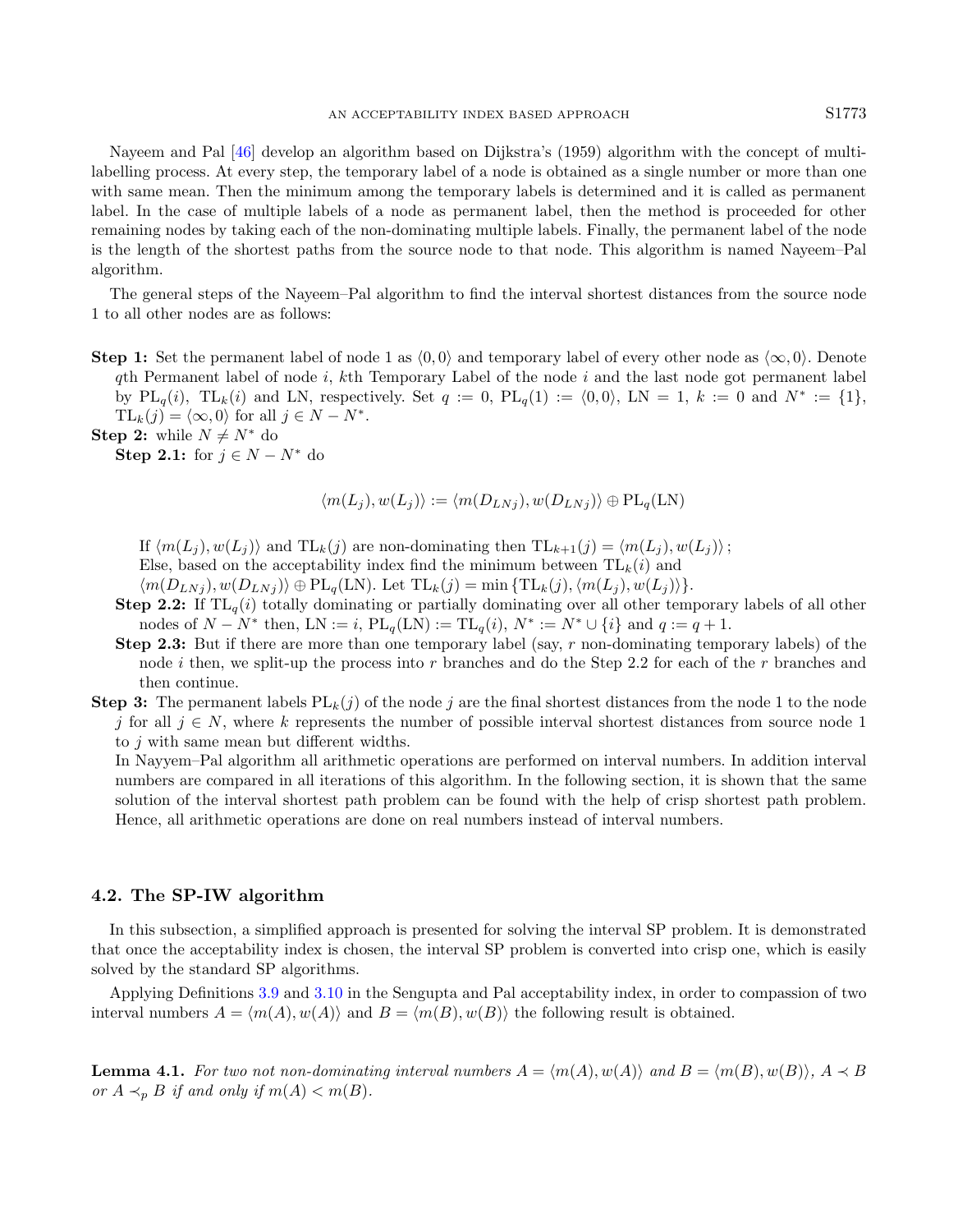Proof. Applying the acceptability index in equation [\(3.5\)](#page-4-2) and regarding to Definitions [3.9](#page-4-0) and [3.10,](#page-4-1) it follows that  $A \prec B$  or  $A \prec_p B$  if and only if  $\mathcal{A}(A \prec B) > \mathcal{A}(B \prec A)$ . This means that

<span id="page-7-0"></span>
$$
\frac{m(B) - m(A)}{w(A) + w(B)} > \frac{m(A) - m(B)}{w(A) + w(B)} \Leftrightarrow \frac{m(B) - m(A)}{w(A) + w(B)} - \frac{m(A) - m(B)}{w(A) + w(B)} > 0
$$
\n
$$
\Leftrightarrow \frac{2m(B) - 2m(A)}{w(A) + w(B)} > 0
$$
\n
$$
\Leftrightarrow m(A) < m(B).
$$

Hence, the corollary follows.  $\Box$ 

Lemma [4.1](#page-6-0) helps us to convert the interval shortest path problem into an equivalent crisp one. To this aim, the module of each interval number is substituted instead of the corresponding interval number in the interval shortest path problem under consideration. This leads to an equivalent crisp one which can be solved by the standard shortest path algorithms. Then, all arithmetic operations are done on the crisp numbers. As a result, the computational effort is decreased significantly in our proposed approach.

Now the optimality conditions in interval networks are stated as follows to design of solution algorithm. To do this, the method given in Lemma [4.1](#page-6-0) is used to compare the interval costs between different interval paths.

**Theorem 4.2** (Optimality conditions). For every node  $j \in N$ , let  $S_j = \langle m(S_j), w(S_j) \rangle$  denotes the interval cost of some directed path from the node 1 to node j. Then, interval numbers  $S_i$  represent interval SP costs if and only if they satisfy the following optimality conditions:

$$
\mathcal{A}(S_j \prec S_i \oplus C_{ij}) \ge \mathcal{A}(S_i \oplus C_{ij} \prec S_j) \quad \text{for all} \quad (i,j) \in E. \tag{4.2}
$$

*Proof.* If  $S_i$  is the interval cost of a shortest path from the source node 1 to node j then it must satisfy the conditions [\(4.2\)](#page-7-0). Suppose not, i.e.,  $\mathcal{A}(S_i \prec S_i \oplus C_{ij}) < \mathcal{A}(S_i \oplus C_{ij} \prec S_j)$  for some arc  $(i, j) \in E$ . By Lemma [4.1,](#page-6-0) this means that  $m(S_j) > m(S_i \oplus C_{ij})$ . By assumption  $S_i$  is the interval cost of a directed path like  $p_{1i}$  from the source node 1 to node i. This path plus the arc  $(i, j)$  constructs a new path from the source node 1 to node j with the interval cost  $S_i \oplus C_{ij}$ . This contradicts the optimality of interval cost  $S_i$ .

Now, it is shown in the case that the interval costs  $S_j$  satisfy the conditions in [\(4.2\)](#page-7-0), they represent interval SP costs. To do this, consider any interval cost  $S_j$  satisfying [\(4.2\)](#page-7-0). Let  $1 = i_1 - i_2 - \cdots - i_k = j$  be any path  $p_{1j}$  from the source node 1 to node j. The conditions [\(4.2\)](#page-7-0) imply that

$$
m(S_j) = m(S_{i_k}) \le m(S_{i_{k-1}} \oplus C_{i_{k-1}i_k}),
$$
  
\n
$$
m(S_{i_{k-1}}) \le m(S_{i_{k-2}} \oplus C_{i_{k-2}i_{k-1}}),
$$
  
\n
$$
\vdots
$$
  
\n
$$
m(S_{i_2}) \le m(S_{i_1} \oplus C_{i_1i_2}) = m(C_{i_1i_2}).
$$

The last equality follows from the fact that  $S_{i_1} = S_1 = [0, 0]$ . Adding the equalities follows

$$
m(S_j) = m(S_{i_k}) \le m(C_{i_{k-1}i_k}) + m(C_{i_{k-2}i_{k-1}}) + \dots + m(C_{i_1i_2}) = \sum_{(i,j) \in p_{1j}} m(C_{ij})
$$

Thus  $S_j$  is a lower bound on the interval cost of any path from the node 1 to node j. On the other hand, since  $S_j$  is the interval cost of some path from the source node 1 to node j, it also is an upper bound on the interval SP cost. Therefore,  $S_j$  is the interval SP cost.

For avoiding the shortcoming of Nayeem–Pal algorithm, let the following steps of the SP-IW algorithm for finding the interval SP from node 1 to every node in the directed network with interval costs.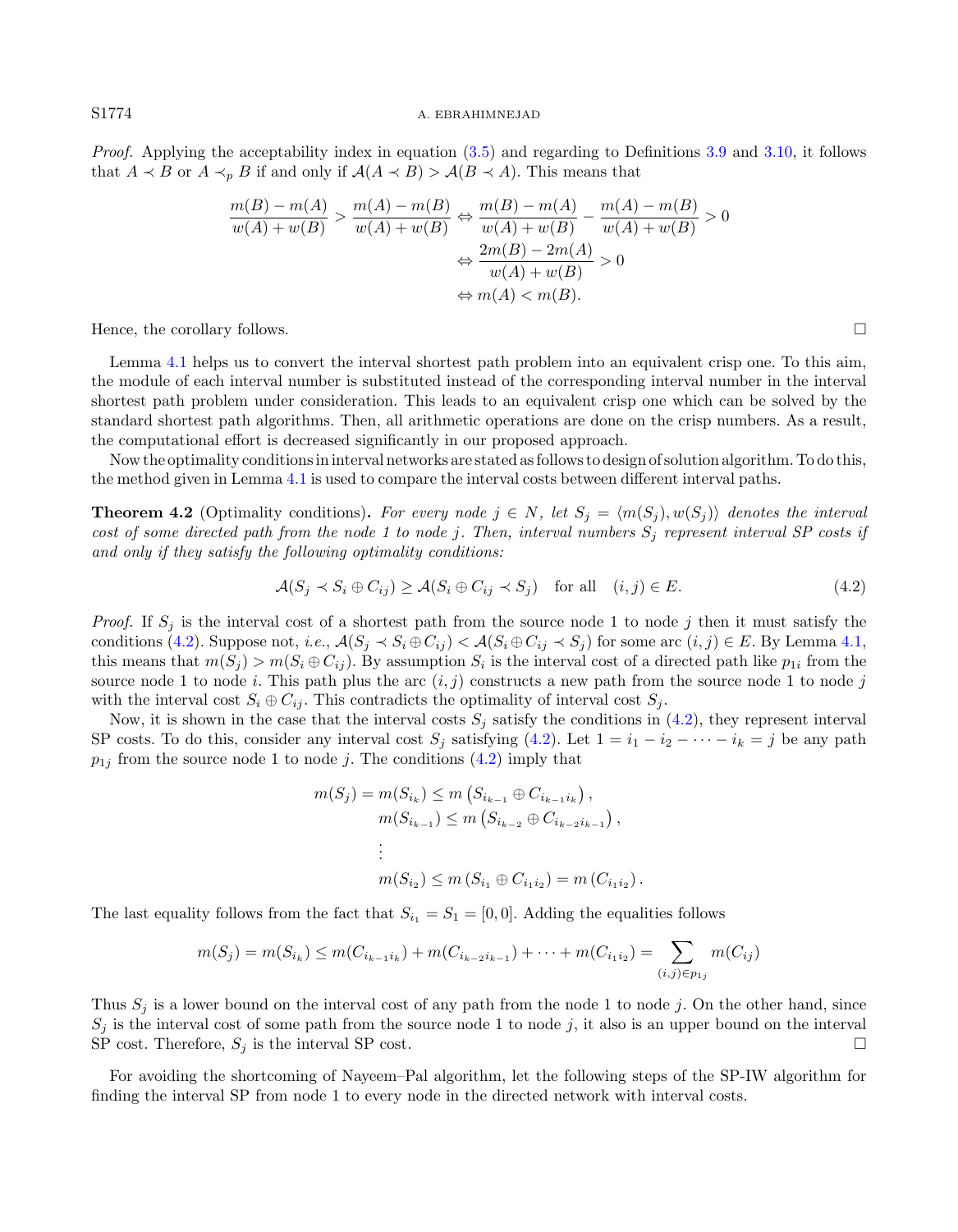Step 1: Represent each interval weight  $C_{ij} = [c_{ij,L}, c_{ij,R}]$  in terms of midpoint and width  $\langle m(C_{ij}), w(C_{ij}) \rangle$ . In this case, the interval shortest path is formulated as follows:

$$
\min \sum_{i=1}^{m} \sum_{j=1}^{m} \langle m(C_{ij}), w(C_{ij}) \rangle x_{ij}
$$
\ns.t.  
\n
$$
\sum_{j=1}^{m} x_{ij} - \sum_{k=1}^{m} x_{ki} = \begin{cases} 1, & i = 1 \\ 0, & i \neq 1, m \\ -1, & i = m \end{cases}
$$
\n
$$
x_{ij} \ge 0, i, j = 1, 2, \dots, m.
$$

Step 2: Substitute the module of each interval number instead of the corresponding interval number in the interval shortest path problem under consideration and define:

$$
d_{ij} = \begin{cases} 0, & i = j, \\ \infty, & (i,j) \notin E, \\ m(C_{ij}), & (i,j) \in E. \end{cases}
$$
(4.3)

This means that the interval shortest path problem formulated in Step 1 is reformulated as the following crisp SP problem:

$$
\min \sum_{i=1}^{m} \sum_{j=1}^{m} m(C_{ij}) x_{ij}
$$
\ns.t.\n
$$
\sum_{j=1}^{m} x_{ij} - \sum_{k=1}^{m} x_{ki} = \begin{cases} 1, & i = 1 \\ 0, & i \neq 1, m \\ -1, & i = m \end{cases}
$$
\n
$$
x_{ij} \ge 0, i, j = 1, 2, \dots, m.
$$

- Step 3: Solve the obtained crisp SP problem in Step 2 by the generalized Dijkstra's algorithm given in Appendix [A.](#page-18-17)
- Step 4: Sum the interval weights of the arc on the shortest path obtained in Step 3 in order to find the interval shortest path weight.
- **Step 5:** Let  $P_1, P_2, \ldots, P_t$  are all shortest paths obtained in Step 3 and  $\langle m(P_1), w(P_1) \rangle$ ,  $\langle m(P_2), w(P_2) \rangle$ ,  $\ldots, \langle m(P_t), w(P_t) \rangle$  are their corresponding interval weights. Let  $w(P_q) = \min \{w(P_1), w(P_2), \ldots, w(P_t)\}\$ and  $w(P_h) = \max \{w(P_1), w(P_2), \ldots, w(P_t)\}.$  In this case, an optimistic decision-maker selects path  $P_g$  as the interval shortest path and a pessimistic decision-makers selects path  $P_h$  as the interval shortest path.

The overall procedure of the SP-IW algorithm to find the shortest path of an interval shortest path problem and its associated interval fuzz is summarized in the flowchart of Figure [1.](#page-9-1)

It is worth noting that according to Nayeem–Pal algorithm, in order to carry out the Step 2.1 a lot of interval additions and comparison on interval numbers over the all iterations are required. In addition, to carry out the Step 2.2 it is required to compare more than two interval numbers simultaneously. But it is very difficult to compare a large number of interval numbers simultaneously using the acceptability index. While based on SP-IW algorithm all additions and comparisons are done on real numbers. These results confirm that SP-IW algorithm is simpler and computationally more efficient than Nayeem–Pal algorithm.

We also consider the following additional methodology for assessing the validity of the SP-IW algorithm as well as the validity of the Nayeem–Pal algorithm. Since the arc weights are represented with interval related lower and upper bounds, let us assume that the interval for arc, say,  $(i, j)$  is divided in a given set of bundles, so that let  $W_{ij}^1, W_{ij}^2, \ldots, W_{ij}^n$  denote the weights of arc  $(i, j)$ , being  $(W_{ij}^1, W_{ij}^n)$  the weight interval,  $W_{ij}^1$  is the lower bound and  $\check{W}_{ij}^n$  is the upper bound. It seems acceptable to consider that the occurrence of the weights has equal probability. The new scheme should be based on the simulation where a realization of the weight of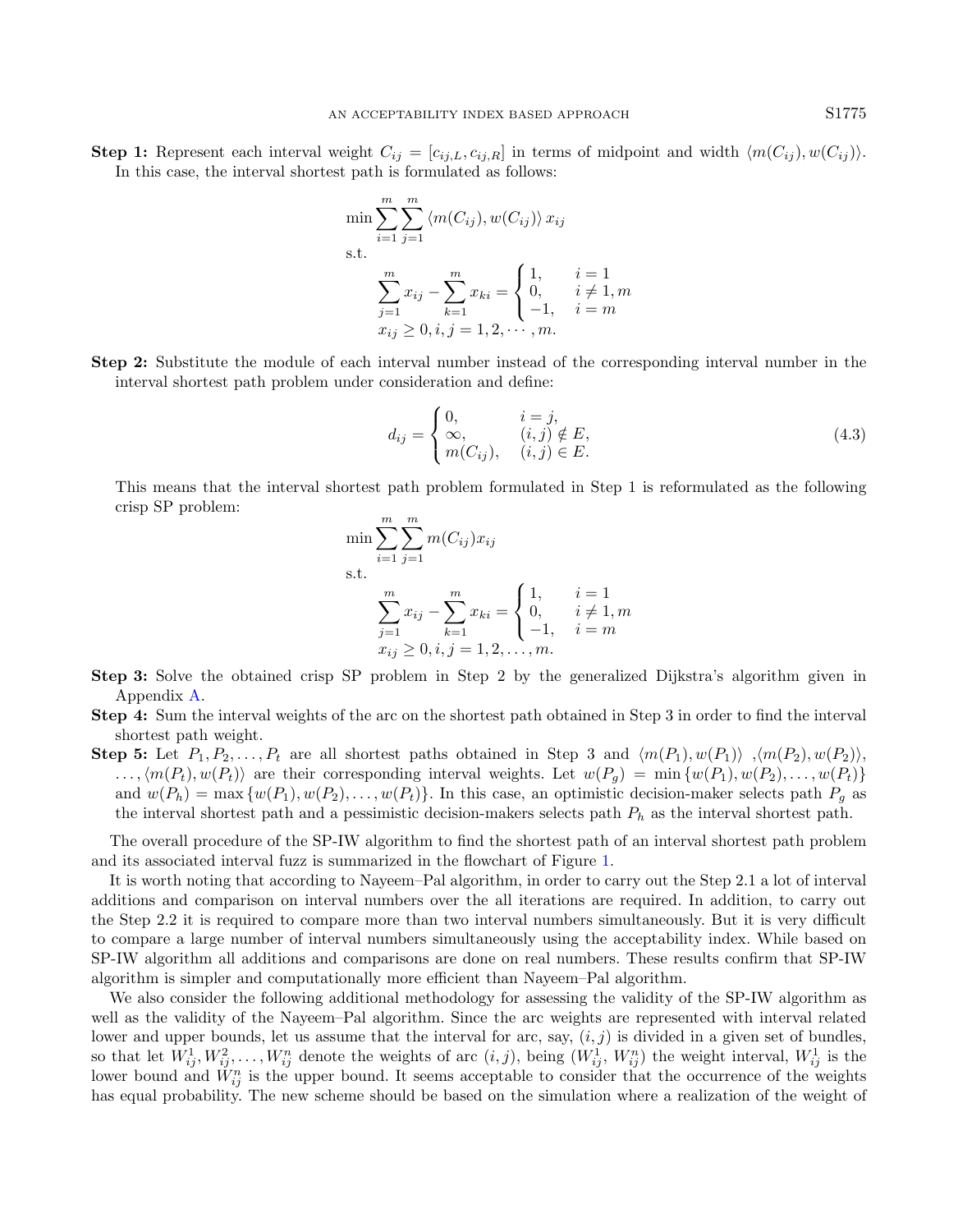#### S1776 A. EBRAHIMNEJAD



<span id="page-9-1"></span>Figure 1. The flowchart of the SP-IW algorithm.

each arc  $(i, j)$  is taken from the interval  $(W_{ij}^1, W_{ij}^n)$ . For each simulation, the Dijkstra algorithm is executed. Once a given number of simulations are run, the interval of the minimum path is obtained, having minimum, mean and maximum. Results can be compared with the ones obtained from the Neyeen–Pal algorithm and the proposed one to assess the validity of the new proposal as well as the validity of the other algorithm.

# 5. Numerical examples

<span id="page-9-0"></span>In this section, the advantages of SP-IW algorithm over Nayeem–Pal algorithm are illustrated by the numerical example given in Nayeem and Pal [\[46\]](#page-19-1). Also, one application of SP-IW algorithm on a small sized telecommunication network is presented.

<span id="page-9-2"></span>Example 5.1. Let us consider the network in Figure [2](#page-10-0) with interval weights as given in Table [1.](#page-10-1)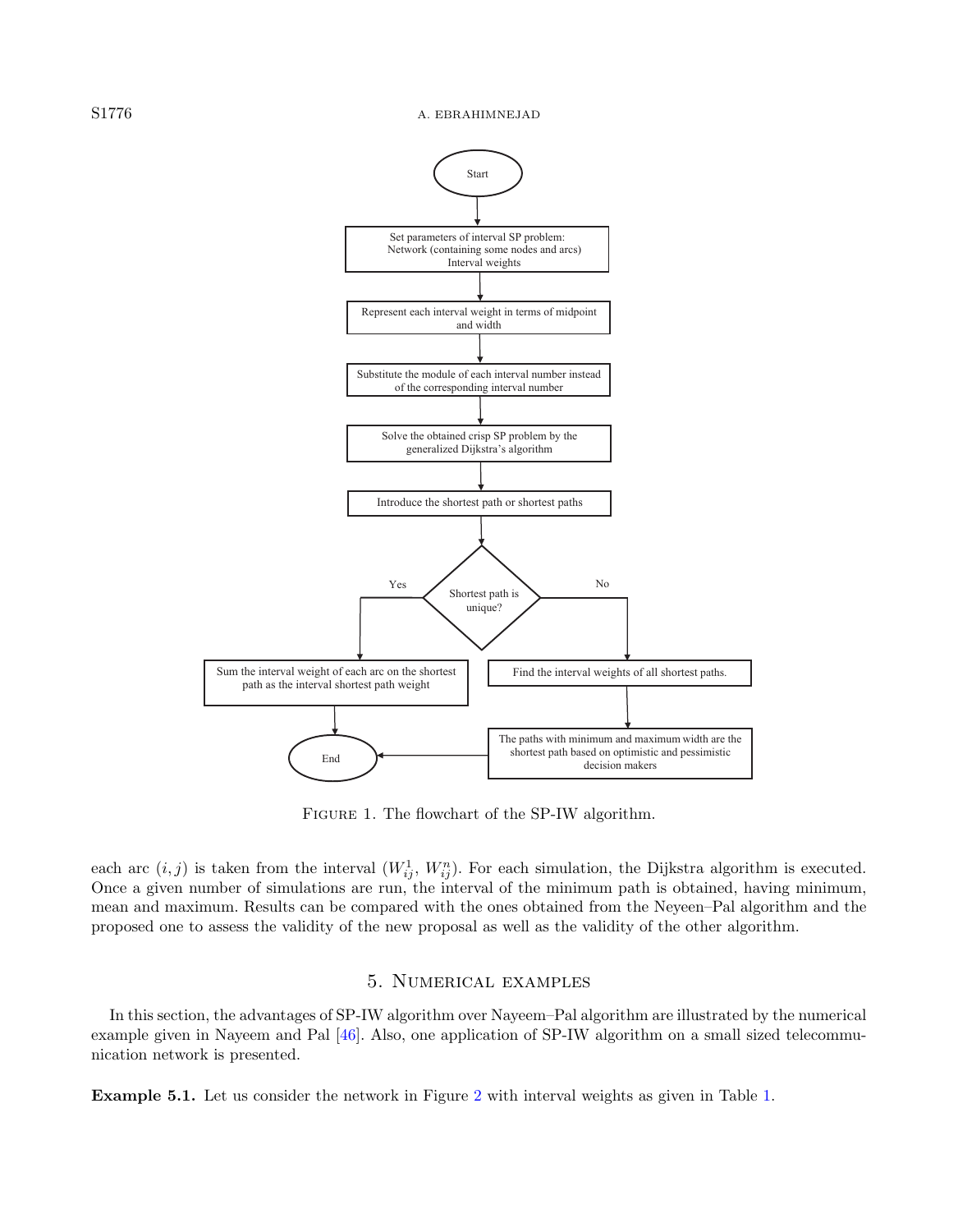<span id="page-10-1"></span><span id="page-10-0"></span>

FIGURE 2. A network having interval weights.

<span id="page-10-2"></span>Table 1. Arc information of Example [5.1](#page-9-2) in terms of interval numbers.

| Arc    | Interval weight |
|--------|-----------------|
| (1, 2) | [10, 12]        |
| (1,3)  | [25, 28]        |
| (1, 4) | [19, 20]        |
| (2, 3) | [20, 21]        |
| (2, 4) | [30, 35]        |
| (3, 4) | [6.5, 7.5]      |
| (3, 5) | [38, 40]        |
| (3, 6) | [43, 44]        |
| (4, 5) | [35, 40]        |
| (4, 6) | [49, 51]        |
| (5, 6) | [12, 13]        |

Table 2. Arc information of Example [5.1](#page-9-2) in terms of mean-width notation.

| Arc    | Mean-width representation   | Midpoint of interval weight |
|--------|-----------------------------|-----------------------------|
| (1, 2) | $\langle 11, 1 \rangle$     | 11                          |
| (1, 3) | $\langle 26.5, 1.5 \rangle$ | 26.5                        |
| (1, 4) | $\langle 19.5, 0.5 \rangle$ | 19.5                        |
| (2, 3) | $\langle 20.5, 0.5 \rangle$ | 20.5                        |
| (2, 4) | $\langle 32.5, 2.5 \rangle$ | 32.5                        |
| (3, 4) | $\langle 7, 0.5 \rangle$    | 7                           |
| (3, 5) | $\langle 39, 1 \rangle$     | 39                          |
| (3, 6) | $\langle 43.5, 0.5 \rangle$ | 43.5                        |
| (4, 5) | $\langle 37.5, 2.5 \rangle$ | 37.5                        |
| (4, 6) | $\langle 50,1\rangle$       | 50                          |
| (5, 6) | $\langle 12.5, 0.5 \rangle$ | 12.5                        |

Based on Step 1 of SP-IW algorithm, the mean-width representation of each interval weight is given in Table [2.](#page-10-2)

Regarding the Step 2 of SP-IW algorithm, the module of each interval weight (given in Tab. [1\)](#page-10-1) is put instead of corresponding interval numbers to obtain the classical shortest path problem. The results are given in Table [2.](#page-10-2)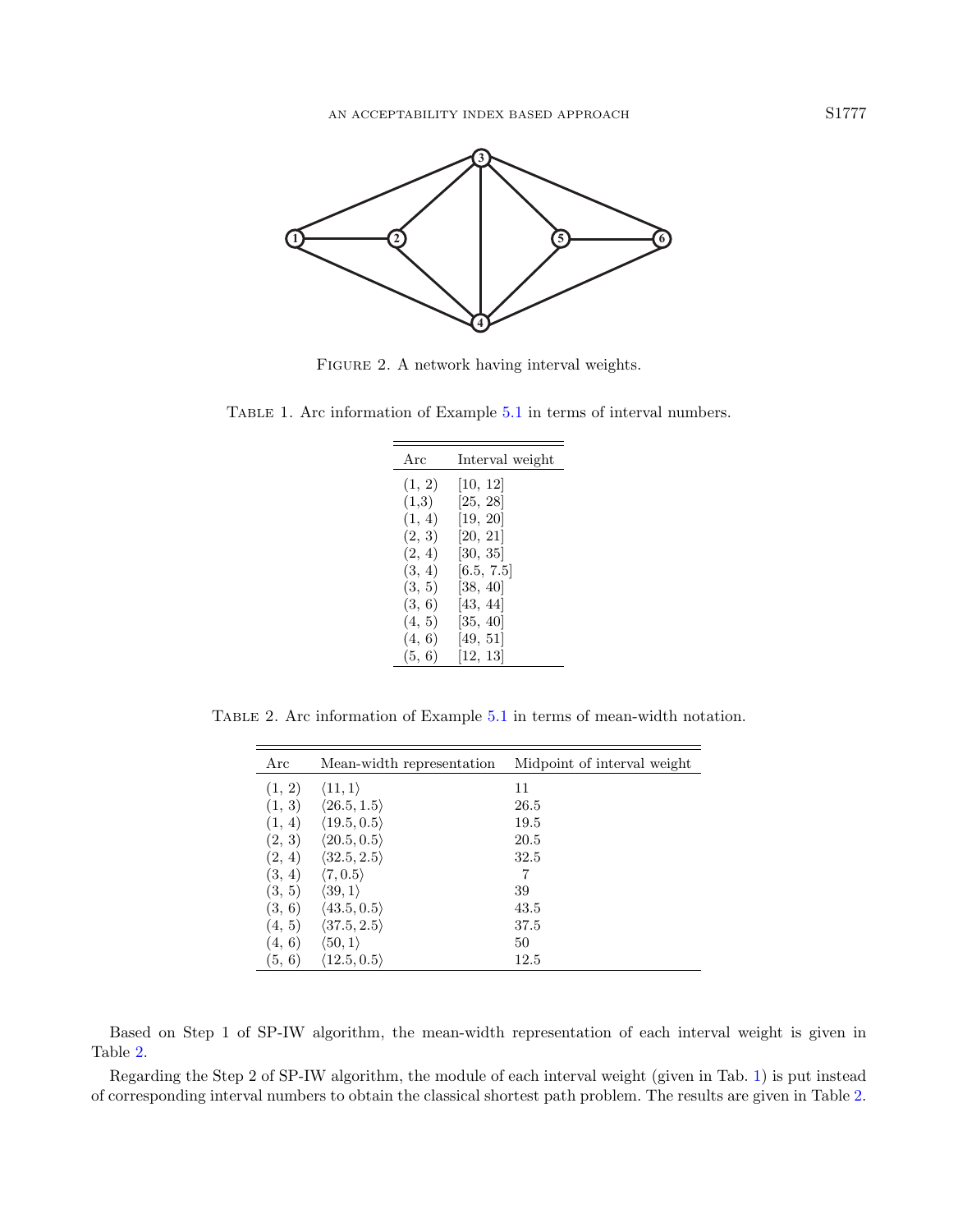#### S1778 A. EBRAHIMNEJAD

The crisp shortest path problem with weights given in the third column of Table [2](#page-10-2) can be solved by the standard Dijkstra's (1959) algorithm.

Now the Dijkstra's (1959) algorithm given in Appendix [A](#page-18-17) is used to obtain the shortest path between node 1 and node 6. Initialization Step of the algorithm follows:

$$
P = \{1\}, \ T = \{2, 3, 4, 5, 6\}, \ PL(1) = 0, \ TL(2) = 11, \ TL(3) = 26.5, \ TL(4) = 19.5, \ TL(5) = TL(6) = \infty.
$$

#### Iteration 1

**Step 1:** By Step 1  $TL(2) = 11$  is the minimum temporary label among all other temporary labels and it is set as permanent label of node 2. Thus,  $P = \{1, 2\}$ ,  $T = \{3, 4, 5, 6\}$ ,  $PL(1) = 0$ ,  $PL(2) = 11$ .

**Step 2:** Since  $P \neq N$ , the process is repeated. The new temporary labels of nodes belonging to T are calculated as follows:

TL(3) = min {TL(3), TL(2) + 
$$
m(d_{23}
$$
)} = min {26.5, 11 + 20.5} = 26.5,  
TL(4) = min {TL(4), TL(2) +  $m(d_{24}$ )} = min {19.5, 11 + 32.5} = 19.5,  
TL(5) = min {TL(5), TL(2) +  $m(d_{25}$ )} = min { $\infty$ , 11 +  $\infty$ } =  $\infty$ ,  
TL(6) = min {TL(6), TL(2) +  $m(d_{26}$ )} = min { $\infty$ , 11 +  $\infty$ } =  $\infty$ .

Iteration 2

**Step 1:** Node 4 has the lowest temporary label among all other temporary labels and  $TL(4) = 19.5$  is set as permanent label of node 4. Thus,  $P = \{1, 2, 4\}$ ,  $T = \{3, 5, 6\}$ ,  $PL(1) = 0$ ,  $PL(2) = 11$ ,  $PL(4) = 19.5$ .

**Step 2:** Since  $P \neq N$ , the process is repeated. The new temporary labels of nodes belonging to T are calculated as follows:

TL(3) = min {TL(3), TL(4) + 
$$
m(d_{43}
$$
)} = min {26.5, 19.5 + 7} = 26.5,  
TL(5) = min {TL(5), TL(4) +  $m(d_{45}$ )} = min { $\infty$ , 19.5 + 37.5} = 57,  
TL(6) = min {TL(6), TL(4) +  $m(d_{46}$ )} = min { $\infty$ , 19.5 + 50} = 69.5.

Iteration 3

**Step 1:** Node 3 has the lowest temporary label among all other temporary labels of nodes and  $TL(3) = 26.5$ is set as permanent label of node 3. Thus,

$$
P = \{1, 2, 4, 3\}, T = \{5, 6\}, PL(1) = 0, PL(2) = 11, PL(4) = 19.5, PL(3) = 26.5.
$$

It is worth noting that, in this step the remaining steps can be splatted up into two steps, setting  $TL(4)$  +  $m(d_{43})$  in one and TL(3) derived in Iteration 2 in the other as the permanent label of node 3.

**Step 2:** Since  $P \neq N$ , the process is repeated. The new temporary labels of nodes belonging to T are calculated as follows:

$$
TL(5) = min \{ TL(5), TL(3) + m(d_{35}) \} = min \{ 57, 26.5 + 39 \} = 57,
$$
  

$$
TL(6) = min \{ TL(6), TL(3) + m(d_{36}) \} = min \{ 69.5, 26.5 + 43.5 \} = 69.5.
$$

Iteration 4

**Step 1:** Node 5 has the lowest temporary label among all other temporary labels of nodes and  $TL(5) = 57$  is set as permanent label of node 5. Thus,

$$
P = \{1, 2, 4, 3, 5\}, T = \{6\}, PL(1) = 0, PL(2) = 11, PL(4) = 19.5, PL(3) = 26.5, PL(5) = 57.
$$

**Step 2:** Since  $P \neq N$ , the process is repeated. The new temporary labels of nodes belonging to T are calculated as follows:

 $TL(6) = min \{ TL(6), TL(5) + m(d_{56}) \} = min \{69.5, 57 + 12.5 \} = 69.5.$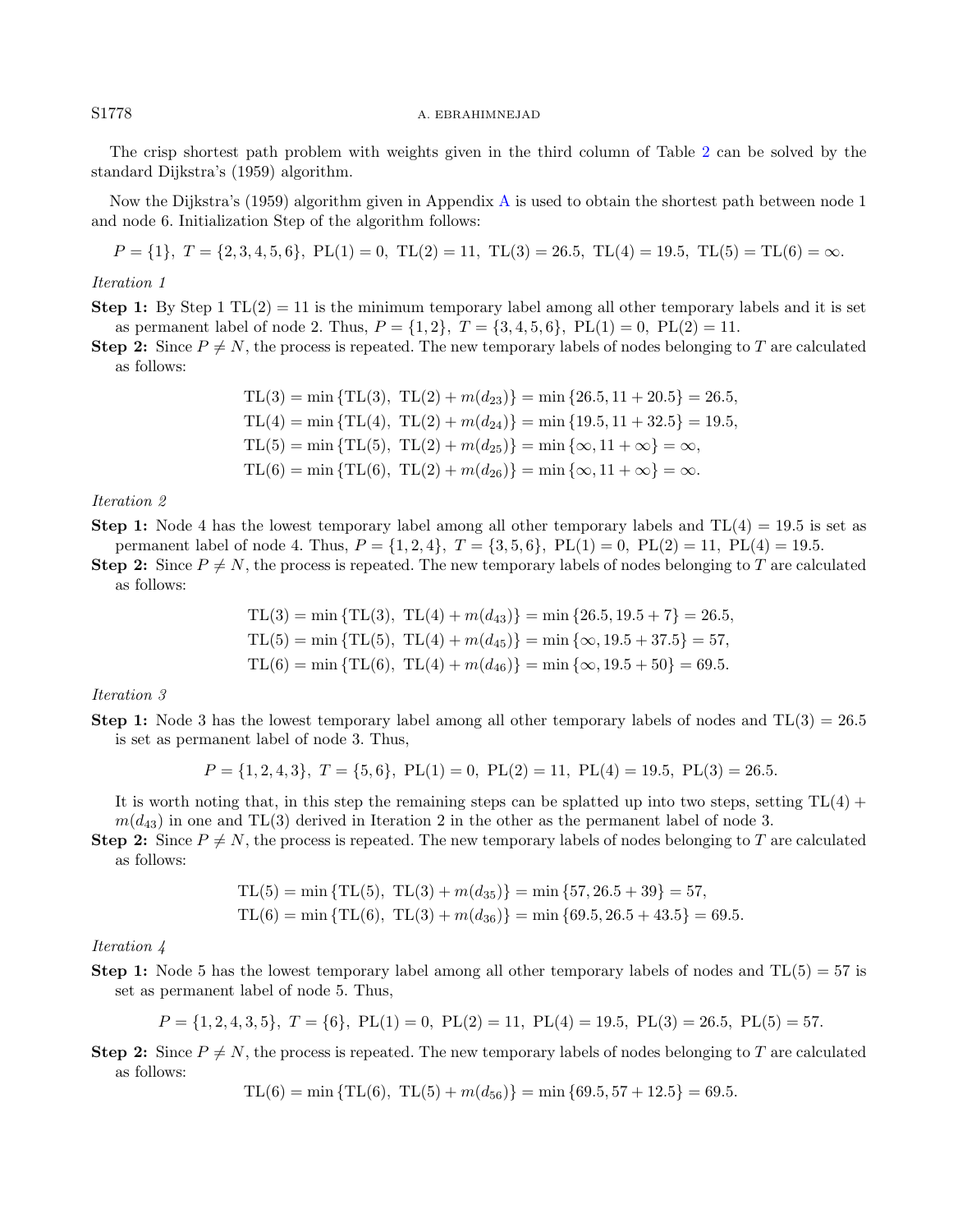| Path                                               | Number of being shortest path |
|----------------------------------------------------|-------------------------------|
| $P_1: 1 \rightarrow 4 \rightarrow 5 \rightarrow 6$ | 838                           |
| $P_2: 1 \rightarrow 4 \rightarrow 6$               | 162                           |
| Min                                                | 66                            |
| Max                                                | 71                            |
| Average                                            | 67.54                         |
| Count                                              | 1000                          |

<span id="page-12-0"></span>Table 3. Simulation results.

#### Iteration 5

**Step 1:** In this case  $TL(6) = 69.5$  is set as permanent label of node 6. Thus,

 $P = \{1, 2, 4, 3, 5, 6\}, T = \{\}$ ,  $PL(1) = 0$ ,  $PL(2) = 11$ ,  $PL(4) = 19.5$ ,  $PL(3) = 26.5$ ,  $PL(5) = 57$ ,  $PL(6) = 62.5$ .

Again, in this step the remaining steps can be splatted up into two steps, setting  $TL(5) + m(d_{56})$  in one and TL(6) derived in Iteration 3 in the other as the permanent label of node 6. **Step 2:** Since  $P = N$ , the process stops.

Now based on Step 4 of SP-IW algorithm, the interval shortest path between node 1 and node 6 can be obtained by the following procedure:

**Case 1:** If  $TL(5) + m(d_{56})$  is considered as the permanent label of node 6, then it comes from node 5. The permanent label of node 5 is  $TL(4) + m(d_{45})$  which represents that it comes from node 4. The permanent label of node 4 is  $TL(1) + m(d_{14})$  which represents that it comes from node 1. Hence the interval shortest path is  $P_1: 1 \rightarrow 4 \rightarrow 5 \rightarrow 6$ . Also, the interval weight of this path is obtained as follows:

$$
\langle m(P_1), w(P_1) \rangle = \langle m(C_{14}), w(C_{14}) \rangle \oplus \langle m(C_{45}), w(C_{45}) \rangle \oplus \langle m(C_{56}), w(C_{56}) \rangle = \langle 69.5, 3.5 \rangle.
$$

**Case 2:** If  $TL(6) = TL(4) + m(d_{46})$  derived in Iteration 2 or 3 is considered as the permanent label of node 6, then it comes from node 4. The permanent label of node 4 is  $TL(1) + m(d_{14})$  which represents that it comes from node 1. Hence the interval shortest path is  $P_2: 1 \rightarrow 4 \rightarrow 6$ . Also, the interval weight of this path is obtained as follows:

$$
\langle m(P_2), w(P_2) \rangle = \langle m(C_{14}), w(C_{14}) \rangle \oplus \langle m(C_{46}), w(C_{46}) \rangle = \langle 69.5, 1.5 \rangle.
$$

It can be seen that that Nayeem–Pal algorithm and SP-IW algorithm produce the same paths, while Nayeem– Pal algorithm is very confusing to understand and to apply for obtaining the interval shortest path compare to SP-IW algorithm. Also, in Nayeem–Pal algorithm all arithmetic operations are performed on the interval numbers, while in SP-IW algorithm all arithmetic operations are done on real numbers. Thus, it is concluded that SP-IW algorithm is by far simpler and computationally more efficient than Nayeem–Pal algorithm.

<span id="page-12-1"></span>Finally, we apply the mentioned methodology at the end of the previous section on the network given in Figure [2](#page-10-0) for assessing the validity of the proposed SP-IW algorithm and Nayeem–Pal algorithm. To do this, we have divided each interval into  $n = 10$  subinterval and for each simulation the Dijkstra algorithm is executed 100 times independently. The results are given in Table [3.](#page-12-0) As can be seen from Table [3,](#page-12-0) the path  $P_1: 1 \to 4 \to 5 \to 6$ is identified as the shortest path 838 times and the path  $P_2$  :  $1 \rightarrow 4 \rightarrow 6$  is identified as the shortest path 162 times. It should be mentioned that both the proposed SP-IW algorithm and Nayeem–Pal algorithm identified the paths  $P_1: 1 \to 4 \to 5 \to 6$  and  $P_2: 1 \to 4 \to 6$  as the shortest path. This confirms the validity of the proposed SP-IW algorithm as well as the validity of the Nayeem–Pal algorithm.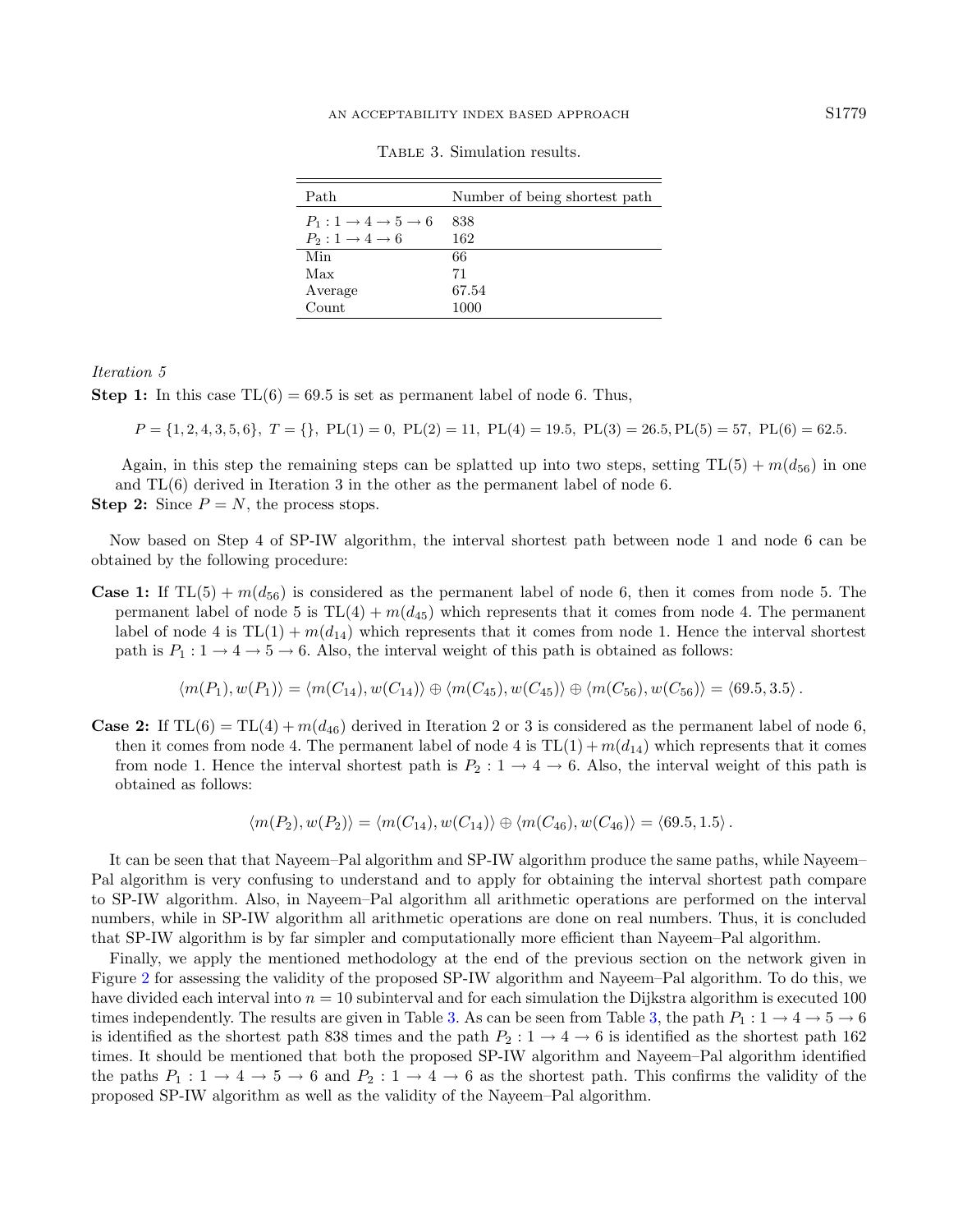<span id="page-13-1"></span><span id="page-13-0"></span>

Figure 3. A telecommunication network.

<span id="page-13-2"></span>

| TABLE 4. Arc information of Example 5.2 in terms of interval numbers. |  |
|-----------------------------------------------------------------------|--|
|-----------------------------------------------------------------------|--|

| Arc    | Interval weight |
|--------|-----------------|
| (1, 2) | [1.5, 3.5]      |
| (1, 3) | [2.5, 4.5]      |
| (2, 3) | [4, 6]          |
| (2, 4) | [1.5, 3.5]      |
| (2, 5) | [3.5, 5.5]      |
| (3, 4) | [2, 4]          |
| (4, 5) | [2.5, 4.5]      |
| (4, 6) | [1.5, 3.5]      |
| (5, 6) | [4.5, 6.5]      |

Table 5. Arc information of Example [5.2](#page-12-1) in terms of mean-width notation.

| Arc    | Mean-width representation  | Midpoint of interval weight |
|--------|----------------------------|-----------------------------|
| (1, 2) | $\langle 2.5, 1 \rangle$   | 2.5                         |
| (1, 3) | $\langle 3.5, 1.5 \rangle$ | 3.5                         |
| (2, 3) | $\langle 5,1\rangle$       | 5                           |
| (2, 4) | $\langle 2.5,1\rangle$     | 2.5                         |
| (2, 5) | $\langle 4.5,1\rangle$     | 4.5                         |
| (3, 5) | $\langle 3,1\rangle$       | 3                           |
| (4, 5) | $\langle 3.5,1\rangle$     | 3.5                         |
| (4, 6) | $\langle 2.5,1\rangle$     | 2.5                         |
| (5, 6) | $\langle 5.5,10 \rangle$   | 5.5                         |

Example 5.2. Consider a mobile service company which handles six geographical centers. A configuration of a telecommunication network is presented in Figure [3.](#page-13-0) Assume that the distance between any two centers is an interval number (the arc lengths are given in Tab. [4\)](#page-13-1). The company wants to find a shortest path for an effective message flow amongst the centers.

Based on Step 1 of SP-IW algorithm, the mean-width representation of each interval weight is given in Table [5.](#page-13-2)

Regarding Step 2, the module of each interval weight (given in Tab. [4\)](#page-13-1) is put instead of corresponding interval numbers to get the crisp shortest path problem. The results are given in Table [5.](#page-13-2)

The crisp shortest path problem with weights given in the third column of Table [5](#page-13-2) can be solved by the Dijkstra's (1959) algorithm given in the Appendix [A.](#page-18-17) Now this algorithm is utilized to find the shortest path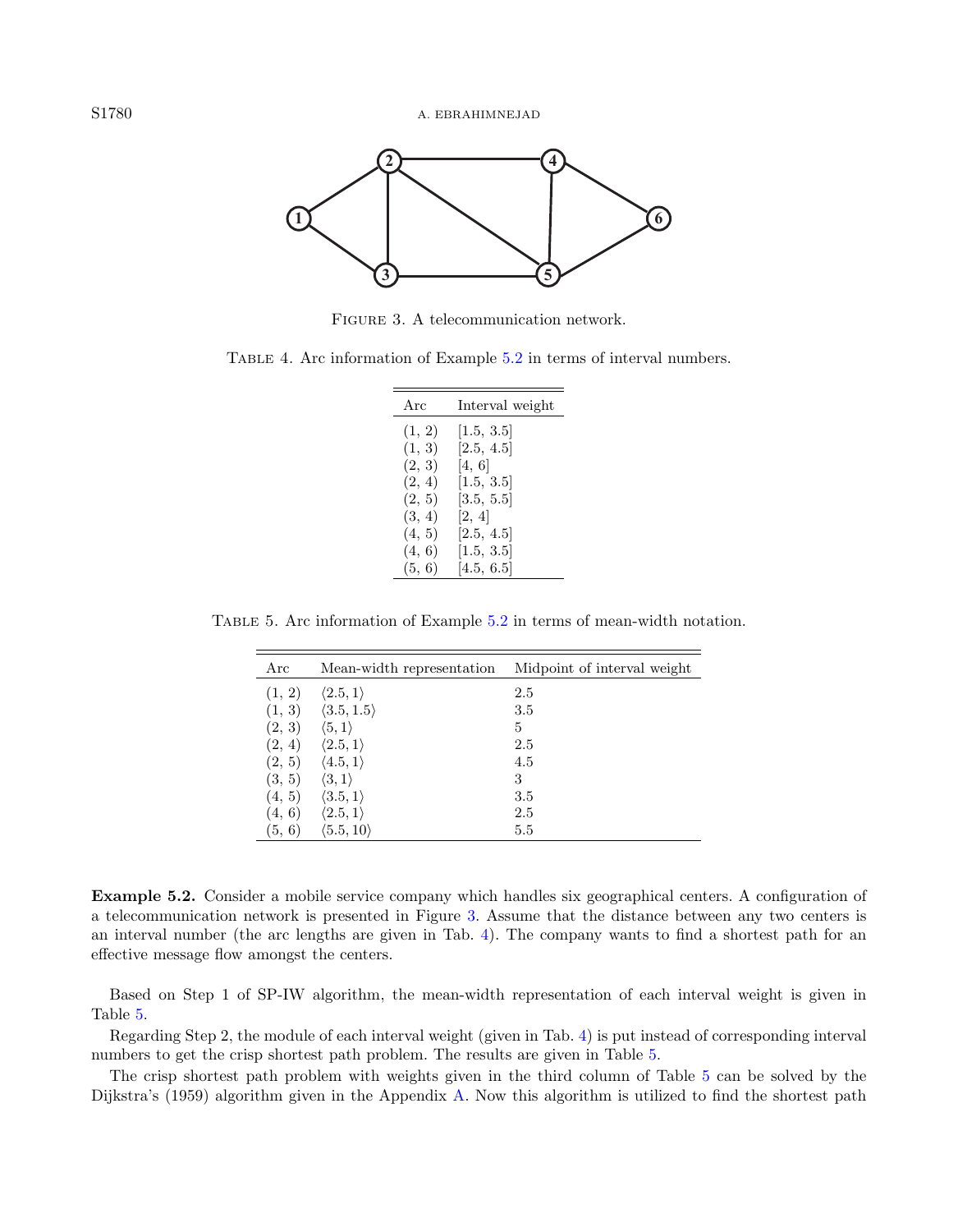between node 1 and node 6. Initialization Step of the algorithm follows:

$$
P = \{1\}, T = \{2, 3, 4, 5, 6\}, PL(1) = 0, TL(2) = 2.5, TL(3) = 3.5, TL(4) = TL(5) = TL(6) = \infty.
$$

#### Iteration 1

**Step 1:** By Step 1  $TL(2) = 2.5$  is the minimum temporary label among all other temporary labels and it is set as permanent label of node 2. Thus,  $P = \{1, 2\}$ ,  $T = \{3, 4, 5, 6\}$ ,  $PL(1) = 0$ ,  $PL(2) = 2.5$ .

**Step 2:** Since  $P \neq N$ , the process is repeated. The new temporary labels of nodes belonging to T are calculated as follows:

TL(3) = min {TL(3), TL(2) + 
$$
m(d_{23})
$$
} = min {3.5, 2.5 + 5} = 3.5,  
TL(4) = min {TL(4), TL(2) +  $m(d_{24})$ } = min { $\infty$ , 2.5 + 2.5} = 5,  
TL(5) = min {TL(5), TL(2) +  $m(d_{25})$ } = min { $\infty$ , 2.5 + 4.5} = 7,  
TL(6) = min {TL(6), TL(2) +  $m(d_{26})$ } = min { $\infty$ , 2.5 +  $\infty$ } =  $\infty$ .

## Iteration 2

**Step 1:** Node 3 has the lowest temporary label among all other temporary labels and  $TL(3) = 3.5$  is set as permanent label of node 3. Thus,  $P = \{1, 2, 3\}$ ,  $T = \{4, 5, 6\}$ ,  $PL(1) = 0$ ,  $PL(2) = 2.5$ ,  $PL(3) = 3.5$ .

**Step 2:** Since  $P \neq N$ , the process is repeated. The new temporary labels of nodes belonging to T are calculated as follows:

$$
TL(4) = min \{ TL(4), TL(3) + m(d_{34}) \} = min \{ 5, 3.5 + \infty \} = 5,
$$
  
\n
$$
TL(5) = min \{ TL(5), TL(3) + m(d_{35}) \} = min \{ 7, 3.5 + 3 \} = 6.5,
$$
  
\n
$$
TL(6) = min \{ TL(6), TL(3) + m(d_{36}) \} = min \{ \infty, 3.5 + \infty \} = \infty
$$

#### Iteration 3

**Step 1:** Node 4 has the lowest temporary label among all other temporary labels of nodes and  $TL(4) = 5$  is set as permanent label of node 5. Thus,

 $P = \{1, 2, 3, 4\}, T = \{5, 6\}, PL(1) = 0, PL(2) = 2.5, PL(3) = 3.5, PL(4) = 5.$ 

**Step 2:** Since  $P \neq N$ , the process is repeated. The new temporary labels of nodes belonging to T are calculated as follows:

$$
TL(5) = min \{ TL(5), TL(4) + m(d_{45}) \} = min \{ 6.5, 5 + 3.5 \} = 6.5,
$$
  

$$
TL(6) = min \{ TL(6), TL(4) + m(d_{46}) \} = min \{ \infty, 5 + 2.5 \} = 7.5.
$$

Iteration 4

**Step 1:** Node 5 has the lowest temporary label among all other temporary labels of nodes and  $TL(5) = 6.5$  is set as permanent label of node 5. Thus, we have

$$
P = \{1, 2, 3, 4, 5\}, T = \{6\}, PL(1) = 0, PL(2) = 2.5, PL(3) = 3.5, PL(4) = 5, PL(5) = 6.5.
$$

**Step 2:** Since  $P \neq N$ , the process is repeated. The new temporary labels of nodes belonging to T are calculated as follows:

$$
TL(6) = \min \{ TL(6), TL(5) + m(d_{56}) \} = \min \{ 7.5, 6.5 + 5.5 \} = 7.5.
$$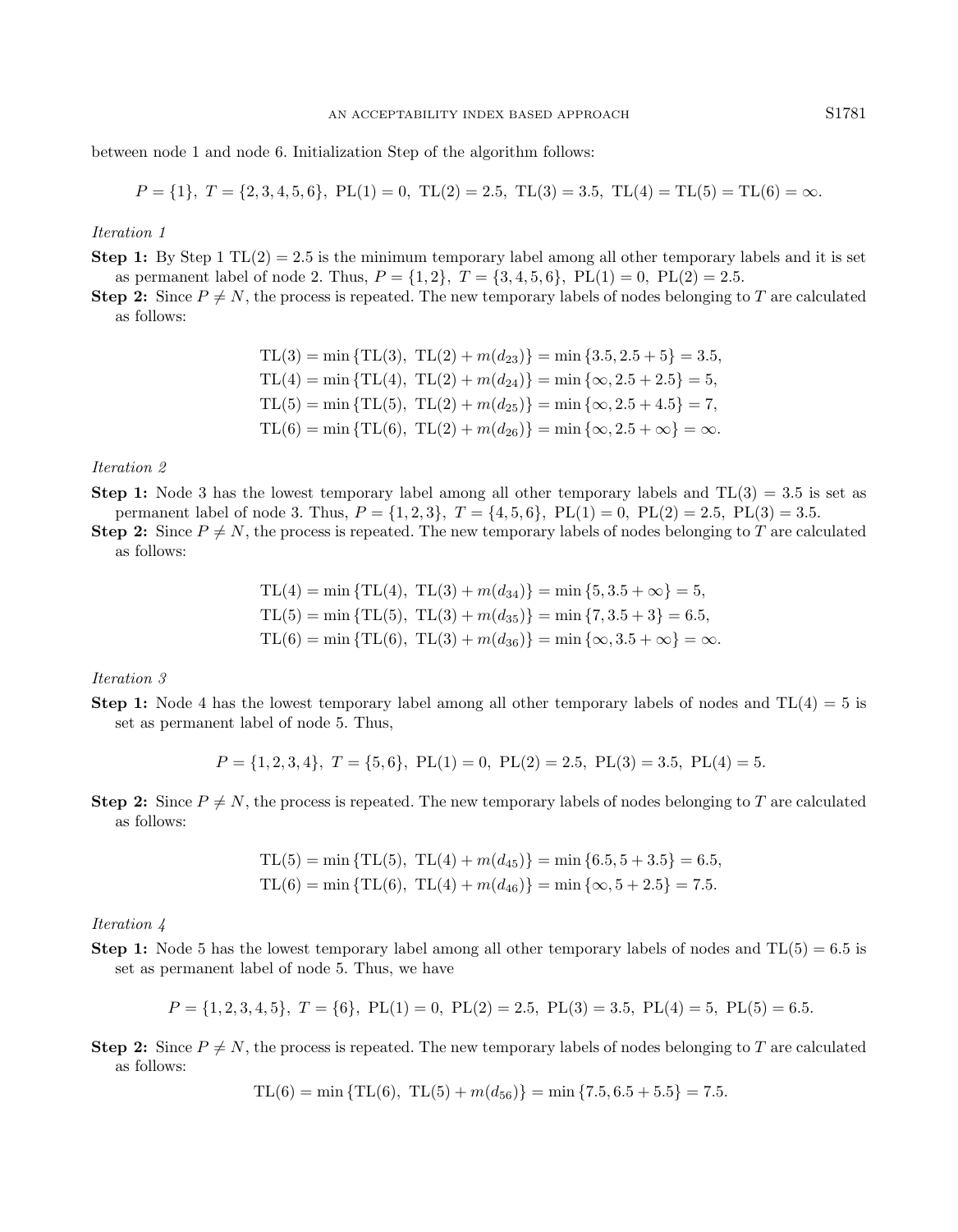#### S1782 A. EBRAHIMNEJAD

| Destination node Shortest path |                                 | Shortest path weight       |
|--------------------------------|---------------------------------|----------------------------|
|                                | $1 \rightarrow 2$               | $\langle 2.5, 1 \rangle$   |
| 3                              | $1 \rightarrow 3$               | $\langle 3.5, 1.5 \rangle$ |
|                                | $1 \rightarrow 2 \rightarrow 4$ | $\langle 5, 2 \rangle$     |
| 5                              | $1 \rightarrow 3 \rightarrow 5$ | $\langle 6.5, 2.5 \rangle$ |

<span id="page-15-1"></span>Table 6. Shortest path from source node 1 to every other node.

Iteration 5

**Step 1:** In this case  $TL(6) = 7.5$  is set as permanent label of node 6. Thus,

$$
P = \{1, 2, 3, 4, 5, 6\}, T = \{\}
$$
, PL(1) = 0, PL(2) = 2.5, PL(3) = 3.5, PL(4) = 5, PL(5) = 6.5, PL(6) = 7.5.

**Step 2:** Since  $P = N$ , the process stops.

Now, the interval shortest path between node 1 and every other node can be obtained. For instance, the interval shortest path between node 1 and node 6 is obtained by the following procedure:

The permanent label of node 6 is  $TL(4) + m(d_{46})$  which represents it comes from node 4. The permanent label of node 4 is  $TL(2) + m(d_{25})$  which represents that it comes from node 2. The permanent label of node 2 is  $TL(1) + m(d_{12})$  which represents that it comes from node 1. Hence the interval shortest path is  $P_1: 1 \rightarrow 2 \rightarrow$  $4 \rightarrow 6$ . Also, the interval weight of this path is obtained as follows:

$$
\langle m(P_1), w(P_1) \rangle = \langle m(C_{12}), w(C_{12}) \rangle \oplus \langle m(C_{24}), w(C_{24}) \rangle \oplus \langle m(C_{46}), w(C_{46}) \rangle = \langle 7.5, 3 \rangle.
$$

In a similar way, the interval shortest path from source node 1 to every other node can be determined. The results are given in Table [6.](#page-15-1)

Moreover, the shortest path between source node  $i(i \in N, i \neq 1)$  and every other node can be determined based on SP-IW algorithm.

Finally, it can be said that it is better to use SP-IW algorithm compared to Nayeem–Pal algorithm in order to solve the interval SP problem from a computational point of view.

# 6. Large scale pilot case

<span id="page-15-0"></span>In this section, the practical relevance of SP-IW algorithm is evaluated by means of a large-scale pilot case. A pharmaceutical shipment must be shipped from Tabriz in Azarbayjan province to Bushehr in Bushehr province in Iran. There are several different paths from Tabriz to Zahedan, shown in Figure [4.](#page-16-1) The problem is to obtain a path to travel from Tabriz to Bushehr in the shortest time by car according to the map given in Figure [4.](#page-16-1) The road network consists of 17 cities (each city is considered as a node) and 29 connecting links between cities and their associated driving times. The shipping costs between cities connected by lines have been expressed as intervals with a width equal to about 20% of the average shipping cost (unit: Riyal).

To determine the non-dominated shortest paths from Tabriz to Bushehr, the shortest path problem indicated by the data of Table [7](#page-17-0) is solved.

The SP-IW algorithm is used to solve the corresponding shortest path problem with the data in the last column of Table [6.](#page-15-1) Three non-dominated paths are obtained as follows:

Path 1 : Tabriz  $\rightarrow$  Zanjan  $\rightarrow$  Hamedan  $\rightarrow$  Sharekord  $\rightarrow$  Yasouj  $\rightarrow$  Bushehr

Path 2 : Tabriz  $\rightarrow$  Zanjan  $\rightarrow$  Ghazvin  $\rightarrow$  Isfahan  $\rightarrow$  Shiraz  $\rightarrow$  Yasouj  $\rightarrow$  Bushehr

Path 3 : Tabriz → Zanjan → Hamedan → Sharekord → Isfahan → Shiraz → Yasouj → Bushehr

The interval weights corresponding to Path 1, Path 2 and Path 3 are  $\langle m(Path1), w(Path1) \rangle = \langle 394, 21 \rangle$ ,  $\langle m(Path2), w(Path2) \rangle = \langle 394, 14 \rangle$  and  $\langle m(Path3), w(Path3) \rangle = \langle 394, 15 \rangle$ , respectively.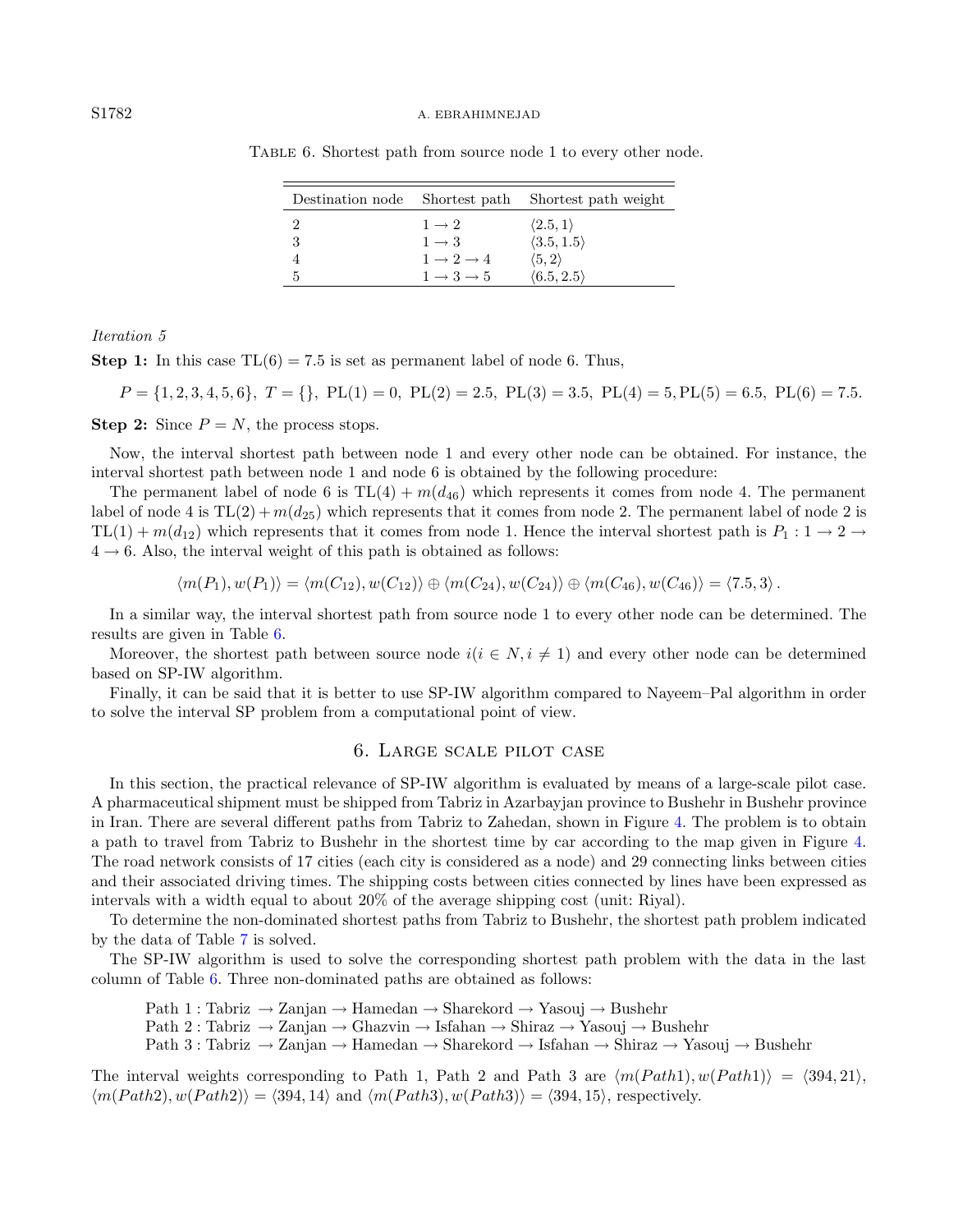

<span id="page-16-1"></span>Figure 4. The routes network.

Since there are three non-dominated paths from Tabriz to Bushehr, the SP-IW algorithm gives a guideline to the decision maker to choose the best of these paths according to his/her view. Since  $w(Path2)$  <  $w(Path1), w(Path3)$  and  $w(Path1) > w(Path2), w(Path3)$ , an optimistic decision maker selects Path 3 as the interval shortest path and a pessimistic decision makers selects Path 1 as the interval shortest path.

# 7. Conclusions and discussions

<span id="page-16-0"></span>In this study, we proposed a solution methodology for solving SP problems where imprecise weights are represented in terms of interval numbers. An equivalent crisp SP problem was proposed to derive the interval optimal path of the interval SP problem. In the proposed approach, the interval SP problem was transformed into a crisp equivalent SP problem. The obtained results confirmed that SP-IW algorithm requires less interval computations as opposed to Nayeem–Pal algorithm. In summary, to solve the interval SP problem by using Nayeem–Pal algorithm, interval arithmetic operations and interval comparisons are required. On the other hand, only arithmetic operations and comparison of real numbers are required to solve the same problem with SP-IW algorithm. Let us explore the main advantages of the proposed method briefly.

(1) The proposed technique doesn't use the genetic and interval solution approaches which are difficult to apply in real life situations.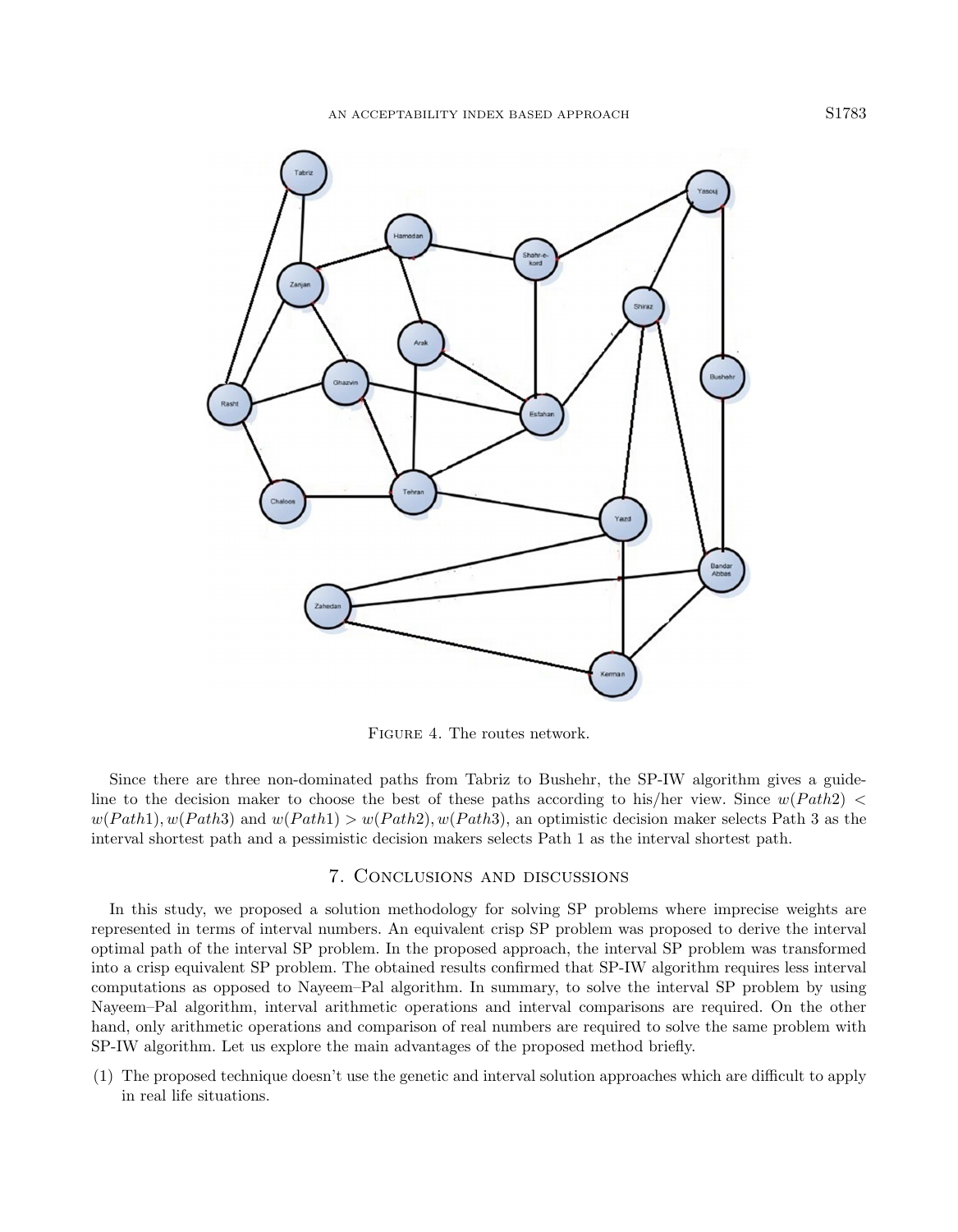#### S1784 A. EBRAHIMNEJAD

| Arc number | Route                  | Interval weight        | Mean-width representation | Midpoint |
|------------|------------------------|------------------------|---------------------------|----------|
| 1          | (Tabriz–Rasht)         | [69, 71]               | $\langle 70, 1 \rangle$   | 70       |
| 2          | (Tabriz–Zanjan)        | $\left[63,\,67\right]$ | $\langle 65, 2 \rangle$   | 65       |
| 3          | (Zanjan-Rasht)         | [48, 56]               | $\langle 52, 4\rangle$    | 52       |
| 4          | (Zanjan-Hamedan)       | [56, 62]               | $\langle 59,3\rangle$     | 59       |
| 5          | (Zanjan-Ghazvin)       | [42, 44]               | $\langle 43,1\rangle$     | 43       |
| 6          | (Gazvin–Rasht)         | [48, 54]               | $\langle 51,3\rangle$     | 51       |
| 7          | (Ghazvin-Isfahan)      | [91, 99]               | $\langle 95, 4 \rangle$   | 95       |
| 8          | (Ghazvin–Tehran)       | [46, 50]               | $\langle 48, 2 \rangle$   | 48       |
| 9          | (Yazd-Tehran)          | [103, 111]             | $\langle 107, 4 \rangle$  | 107      |
| 10         | (Rasht-Chalous)        | [34, 38]               | $\langle 36,2\rangle$     | 36       |
| 11         | (Chalous–Tehran)       | [62, 64]               | $\langle 63,1\rangle$     | 63       |
| 12         | (Tehran-Arak)          | [49, 53]               | $\langle 51,3\rangle$     | 51       |
| 13         | (Tehran–Isfahan)       | [65, 73]               | $\langle 69, 4\rangle$    | 69       |
| 14         | (Hamedan-Arak)         | $\left[38, 44\right]$  | $\langle 41,3\rangle$     | 41       |
| 15         | (Hamedan–Shahrekord)   | [59, 63]               | $\langle 61,2\rangle$     | 61       |
| 16         | (Arak–Isfahan)         | [73, 83]               | $\langle 78,5\rangle$     | 78       |
| 17         | (Isfahan-Shiraz)       | 75, 83                 | $\langle 79,4\rangle$     | 79       |
| 18         | (Shiraz–Yasouj)        | [50, 52]               | $\langle 51,1\rangle$     | 51       |
| 19         | (Shiraz-Bandar Abbas)  | [98, 110               | $\langle 104,6\rangle$    | 104      |
| 20         | (Shiraz–Yazd)          | [77, 81]               | $\langle 79,2\rangle$     | 79       |
| 21         | (Yazd–Zahedan)         | [147, 167]             | $\langle 157, 10 \rangle$ | 157      |
| 22         | (Yazd–Kerman)          | [88, 98]               | $\langle 93,5\rangle$     | 93       |
| 23         | (Kerman-Zahedan)       | [133, 149]             | $\langle 141, 8 \rangle$  | 141      |
| 24         | (Kerman-Bandar Abbas)  | [117, 131]             | $\langle 124, 7 \rangle$  | 124      |
| 25         | (Bandar Abbas–Bushehr) | [127, 147]             | $\langle 137, 10 \rangle$ | 137      |
| 26         | (Bushehr-Yasouj)       | [59, 63]               | $\langle 61,2\rangle$     | 61       |
| 27         | (Yasouj–Shahrekord)    | [136, 160]             | $\langle 148, 12 \rangle$ | 148      |
| 28         | (Isfahan–Shahrekord)   | [17, 19]               | $\langle 18, 1 \rangle$   | 18       |
| 29         | (Bandar Abbas–Zahedan) | [180, 210]             | $\langle 195,15\rangle$   | 195      |

<span id="page-17-0"></span>Table 7. Interval shipping costs.

- (2) Since, for applying SP-IW algorithm there is a need to solve crisp SP problem. So, the existing and easily available software can be used for the same. However, for applying Nayeem–Pal algorithm there is a need to solve interval SP problem so the existing and easily available software cannot be used and need to develop new software.
- (3) In contrast to Nayeem–Pal algorithm, which uses interval arithmetic operations for solving interval SP problem, the SP-IWA needs arithmetic operations of real numbers. Moreover, in contrast to Nayeem–Pal algorithm that compares a large number of interval numbers simultaneously using the acceptability index, the SP-IWA determines the interval SP without any interval method. Hence, from a computation point of view the SP-IWA is preferable to the Nayeem–Pal algorithm for solving the interval SP problem.

Many other areas remain to be researched. Some of these are discussed below.

- In many real-world applications several conflicting objectives must be considered. The proposed approach can be extended for solving multi objective SP problem with interval numbers.
- The SP-IW algorithm cannot be applied in networks with negative interval numbers and it cannot detect whether there are negative circuits. The generalization of this algorithm to overcome these shortcomings is an interesting topic for future research.
- The development of SP-IW algorithm for deriving the interval SP between all pairs of nodes is left to the next study.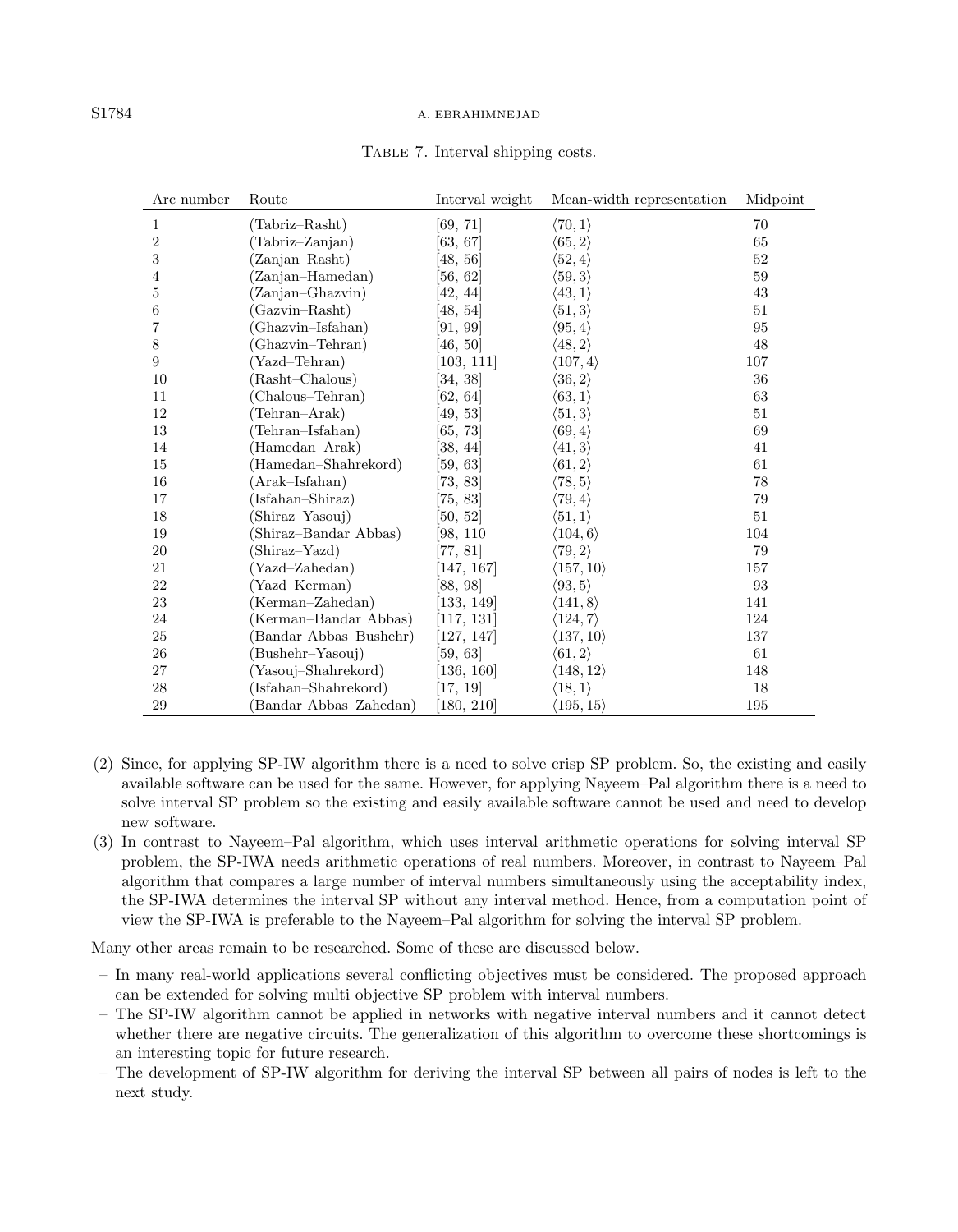# Appendix A.

<span id="page-18-17"></span>Here, the steps of Dijkstra's (1995) algorithm are presented for solving shortest path problem with the midpoint of each interval weight as the length of each arc:

## Initialization step

Assume P be the set of nodes with permanent labels and  $T = N - P$ . The permanent and temporary labels of node i are represented by  $PL(i)$  and  $TL(i)$ , respectively. Let,

$$
P = \{1\}, \ \text{PL}(1) = 0, \ \text{TL}(j) = d_{1j}, j \in N.
$$

# Main step

**Step 1:** If  $TL(k)$  is the minimum temporary label among all other temporary labels then it is set as permanent

<span id="page-18-16"></span><span id="page-18-15"></span>label of node k and let  $P := P \cup \{k\}$ ,  $PL(k) := TL(k)$ ,  $T := T - \{k\}$ . If  $P = N$ , then stop. Step 2: Modify the temporary label of node as follows and return to Step1:

$$
TL(j) = min \{ TL(j), TL(k) + d_{kj} \}.
$$

<span id="page-18-7"></span><span id="page-18-0"></span>Remark A.1. If the minimum test of Step 1 accrues at more than one index (say, r temporary labels) then we split-up the process into  $r$  branches and do the Step 1 for each of the  $r$  branches and then continue.

<span id="page-18-6"></span><span id="page-18-5"></span><span id="page-18-3"></span>Acknowledgements. The author would like to thank the anonymous reviewers and the editors for their insightful comments and suggestions.

# **REFERENCES**

- <span id="page-18-14"></span><span id="page-18-1"></span>[1] A. Abbaszadeh Sori, A. Ebrahimnejad and H. Motameni, Elite artificial bees' colony algorithm to solve robot's fuzzy constrained routing problem. Comput. Intell. 36 (2019) 659–681.
- <span id="page-18-4"></span>[2] A. Abbaszadeh Sori, A. Ebrahimnejad and H. Motameni, The fuzzy inference approach to solve multi-objective constrained shortest path problem. J. Intell. Fuzzy Syst. 38 (4) (2019) 1–10.
- <span id="page-18-9"></span>[3] E. Ahmadi, G.A. Süer and F. Al-Ogaili, Solving stochastic shortest distance path problem by using genetic algorithms. Proc. Comput. Sci. 140 (2018) 79–86.
- <span id="page-18-10"></span>[4] R.K. Ahuja, T.L. Magnanti and J.B. Orlin, Network Flows: Theory, Algorithms and Applications. Prentice-Hall, Englewood Cliffs, NJ (1993).
- <span id="page-18-2"></span>[5] C. Alexopoulos, State space partitioning methods for stochastic shortest path problems. Networks 30 (1997) 9–21.
- <span id="page-18-11"></span>[6] J.L. Bander and C.C. White, A heuristic search approach for a nonstationary stochastic shortest path problem with terminal cost. Trans. Sci. 36 (2002) 218–230.
- <span id="page-18-13"></span>[7] H. Beigy and M.R. Meybodi, Utilizing distributed learning automata to solve stochastic shortest path problems. Int. J. Uncertainty Fuzziness Knowledge Based Syst. 14 (2006) 591–616.
- <span id="page-18-12"></span>[8] B. Bosek, D. Leniowski, P. Sankowski and A. Zych-Pawlewicz, Shortest augmenting paths for online matchings on trees. Theory Comput. Syst. 62 (2018) 337–348.
- <span id="page-18-8"></span>[9] S. Broumi, A. Dey, M. Talea, A. Bakali, F. Smarandache, D. Nagarajan, M. Lathamaheswari and R. Kumar, Shortest path problem using Bellman algorithm under neutrosophic environment. Complex Intell. Syst. 5 (2019) 409–416.
- [10] R.K. Cheung, Iterative methods for dynamic stochastic shortest path problems. Nav. Res. Logist. 45 (1998) 769–789.
- [11] T.N. Chuang and J.Y. Kung, The fuzzy shortest path length and the corresponding shortest path in a network, Comput. Oper. Res. 32 (2005) 1409–1428.
- [12] T.N. Chuang and J.Y. Kung, A new algorithm for the discrete fuzzy shortest path problem in a network. Appl. Math. Comput. 174 (2006) 660–668.
- [13] J.S. Croucher, A note on the stochastic shortest-route problem. Nav. Res. Logist. 25 (1978) 729–732.
- [14] Y. Deng, Y. Chen, Y. Zhang and S. Mahadevan, Fuzzy Dijkstra algorithm for shortest path problem under uncertain environment. Appl. Soft Comput. 12 (2012) 1231–1237.
- [15] A. Dey, R. Pradhan, A. Pal and T. Pal, A genetic algorithm for solving fuzzy shortest path problems with interval type-2 fuzzy arc lengths. Malaysian J. Comput. Sci. 31 (2018) 255–270.
- [16] Y. Dou, L. Zhu and H.S. Wang, Solving the fuzzy shortest path problem using multi-criteria decision method based on vague similarity measure. Appl. Soft Comput. 12 (2012) 1621-1631.
- [17] D. Dubois and H. Prade, Fuzzy Sets and Systems: Theory and Applications. Academic Press, New York, NY (1980).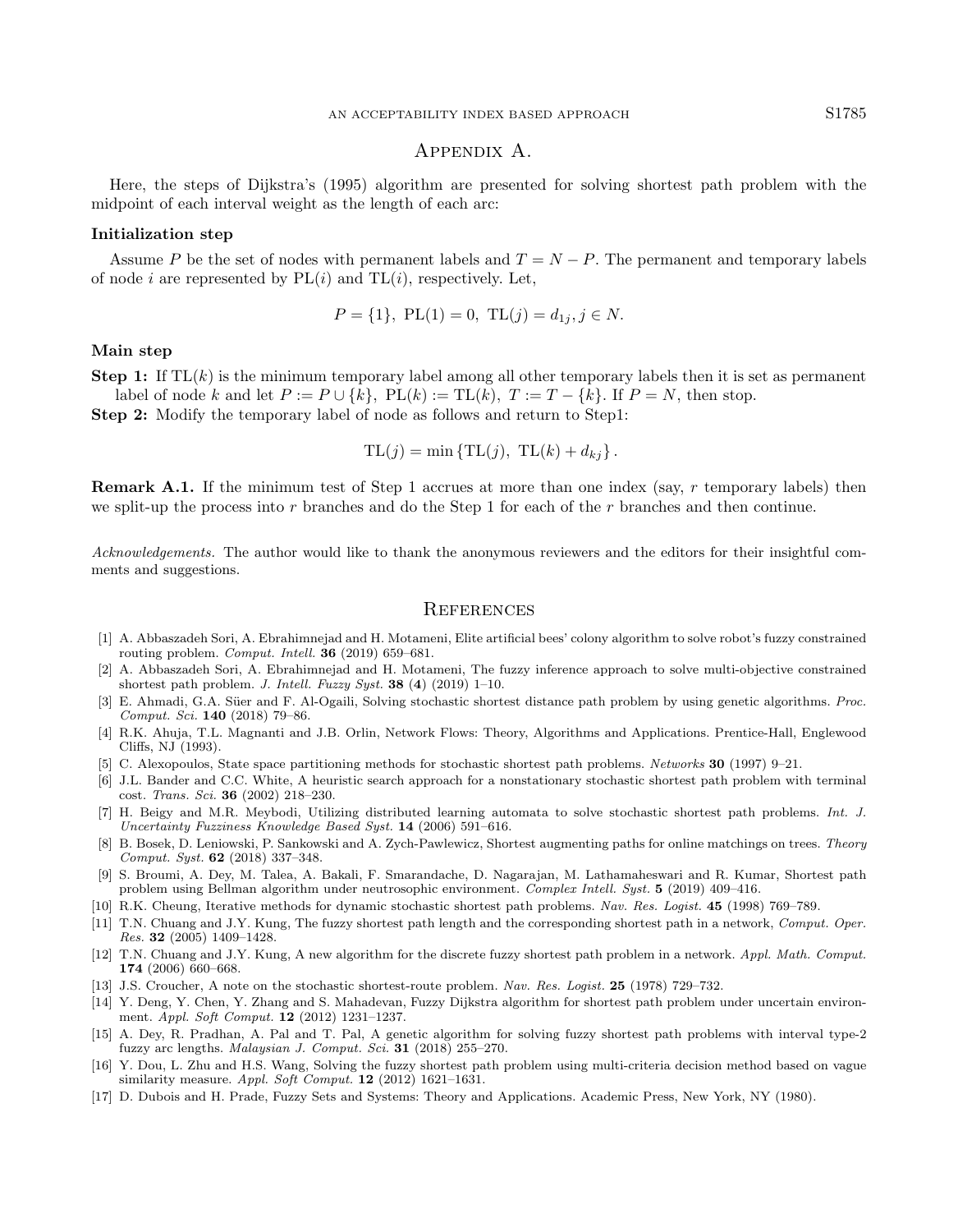#### <span id="page-19-32"></span><span id="page-19-31"></span><span id="page-19-28"></span><span id="page-19-27"></span><span id="page-19-26"></span><span id="page-19-22"></span><span id="page-19-2"></span>S1786 A. EBRAHIMNEJAD

- <span id="page-19-14"></span>[18] A. Ebrahimnejad, Z. Karimnejad and H. Alrezaamiri, Particle swarm optimization algorithm for solving shortest path problems with mixed fuzzy arc weights. Int. J. Appl. Decis. Sci. 8 (2015) 203-222.
- <span id="page-19-13"></span>[19] A. Ebrahimnejad, M. Tavana and H. Alrezaamiri, A novel artificial bee colony algorithm for shortest path problems with fuzzy arc weights. Measurement 93 (2016) 48–56.
- <span id="page-19-0"></span>[20] M. Enayattabar, A. Ebrahimnejad and H. Motameni, Dijkstra algorithm for shortest path problem under interval-valued Pythagorean fuzzy environment. Complex Intell. Syst. 5 (2019) 93–10.
- <span id="page-19-4"></span>[21] M. Enayattabar, A. Ebrahimnejad, H. Motameni and H. Garg, A novel approach for solving all-pairs shortest path problem in an interval-valued fuzzy network. J. Intell. Fuzzy Syst. 37 (2019) 6865–6877.
- <span id="page-19-25"></span>[22] M. Eshaghnezhad, F. Rahbarnia, S. Effati and A. Mansoori, An artificial neural network model to solve the fuzzy shortest path problem. Neural Proc. Lett. 50 (2019) 1527–1548.
- <span id="page-19-20"></span>[23] Y. Gao, Shortest path problem with uncertain arc lengths. Comput. Math. App. 62 (2011) 2591–2600.
- <span id="page-19-12"></span>[24] M. Ghiyasvand, A new approach for solving the minimum cost flow problem with interval and fuzzy data. Int. J. Uncertainty Fuzziness Knowledge Based Syst. 19 (2011) 71–88.
- <span id="page-19-11"></span>[25] M. Ghiyasvand, Solving the minimum flow problem with interval bounds and flows. Sadhana 37 (2012) 665–674.
- [26] M. Guillot and G. Stauffer, The stochastic shortest path problem: a polyhedral combinatorics perspective. Eur. J. Oper. Res. 285 (1) (2018) 148–158.
- <span id="page-19-21"></span><span id="page-19-8"></span>[27] Y. Guo, S. Li, W. Jiang, B. Zhang and Y. Ma, Learning automata-based algorithms for solving the stochastic shortest path routing problems in 5G wireless communication. Phys. Commun. 25 (2017) 376–385.
- <span id="page-19-5"></span>[28] T. Hagerup, Simpler computation of single-source shortest paths in linear average time. Theory Comput. Syst. 39 (2006) 113–120.
- <span id="page-19-23"></span><span id="page-19-15"></span>[29] S.M. Hashemi, M. Ghatee and E. Nasrabadi, Combinatorial algorithms for the minimum interval cost flow problem. Appl. Math. Comput. 175 (2006) 1200–1216.
- <span id="page-19-17"></span>[30] R. Hassanzadeh, I. Mahdavi, N. Mahdavi-Amiri and A. Tajdin, A genetic algorithm for solving fuzzy shortest path problems with mixed fuzzy arc lengths. Math. Comput. Model. 57 (2013) 84-99.
- <span id="page-19-24"></span><span id="page-19-16"></span>[31] F. Hernandes, M.T. Lamata, J.L. Verdegay and A. Yamakami, The shortest path problem on networks with fuzzy parameters. Fuzzy Sets Syst. 158 (2007) 1561–1570.
- <span id="page-19-30"></span>[32] C. Horoba, Ant colony optimization for stochastic shortest path problems. In: Proceedings of the 12th Annual Conference on Genetic and Evolutionary Computation. Association for Computing Machinery, New York, NY (2010) 1465–1472.
- <span id="page-19-29"></span>[33] K.R. Hutson and D.R. Shier, Extended dominance and a stochastic shortest path problem. Comput. Oper. Res. 36 (2009) 584–596.
- [34] X. Ji, Models and algorithm for shortest path problem. Appl. Math. Comput. 170 (2005) 503-514.
- [35] X. Ji, K. Iwamura and Z. Shao, New models for shortest path problem with problem with fuzzy arc lengths. Appl. Math. Model. 31 (2007) 259–269.
- <span id="page-19-6"></span>[36] J. Kamburowski, A note on the stochastic shortest route problem. Oper. Res. 33 (1985) 696–698.
- <span id="page-19-7"></span>[37] C.M. Klein, Fuzzy shortest paths. Fuzzy Sets Syst. 39 (1991) 27-41.
- [38] A. Kumar and M. Kaur, A new algorithm, for solving shortest path problem on a network with imprecise edge weight. App. Appl. Math. Int. J. 6 (2011) 602-619.
- <span id="page-19-1"></span>[39] Y. Li, M. Gen and K. Ida, Solving fuzzy shortest path problems by neural networks. Comput. Ind. Eng. 31 (1996) 861–865.
- <span id="page-19-9"></span>[40] K.C. Lin and M.S. Chern, The fuzzy shortest path problem and its most vital arcs. Fuzzy Sets Syst. 58 (1993) 343–353.
- [41] I. Mahdavi, R. Nourifar, A. Heidarzade and N. Mahdavi-Amiri, A dynamic programming approach for finding shortest chains in fuzzy network. Appl. Soft Comput. 9 (2009) 503–511.
- <span id="page-19-10"></span>[42] P. Mani, S. Broumi and K. Muthusamy, A network shortest path algorithm via hesitancy fuzzy digraph. J. New Theory 27 (2019) 52–62.
- <span id="page-19-33"></span><span id="page-19-19"></span>[43] H. Motameni and A. Ebrahimnejad, Constraint shortest path problem in a network with intuitionistic fuzzy arc weights, edited by J. Medina, M. Ojeda-Aciego, J. Verdegay, I. Perfilieva, B. Bouchon-Meunier and R. Yager. In: Vol. 855 of Communications in Computer and Information Science. Information Processing and Management of Uncertainty in Knowledge-Based Systems. Applications. IPMU 2018. Springer, New York, NY (2018).
- <span id="page-19-18"></span>[44] I. Murthy and S. Sarkar, A relaxation-based pruning technique for a class of stochastic shortest path problems. Trans. Sci. 30 (1996) 220–236.
- [45] I. Murthy and S. Sarkar, Stochastic shortest path problems with piecewise-linear concave utility functions. Manage. Sci. 44 (1998) 125–136.
- [46] S.M.A. Nayeem and M. Pal, Shortest path problem on a network with imprecise edge weight. Fuzzy Optim. Decis. Making 4 (2005) 293–312.
- [47] E. Nikolova, J.A. Kelner, M. Brand and M. Mitzenmacher, Stochastic shortest paths via quasi-convex maximization. In: Vol. 4168 of Lecture Notes in Computer Science. Algorithms–ESA 2006. Springer, New York, NY (2006) 552–563.
- [48] Y. Ohtsubo, Stochastic shortest path problems with associative accumulative criteria. Appl. Math. Comput. 198 (2008) 198-208.
- [49] S. Okada, Fuzzy shortest path problems incorporating interactivity among paths. Fuzzy Sets Syst. 142 (2004) 335–357.
- [50] S. Okada and M. Gen, Order relation between intervals and its application to shortest path problem. Comput. Ind. Eng. 25 (1993) 147–150.
- [51] S. Okada and T. Soper, A shortest path problem on a network with fuzzy arc lengths. Fuzzy Sets Syst. 109 (2000) 129–140.

<span id="page-19-3"></span>